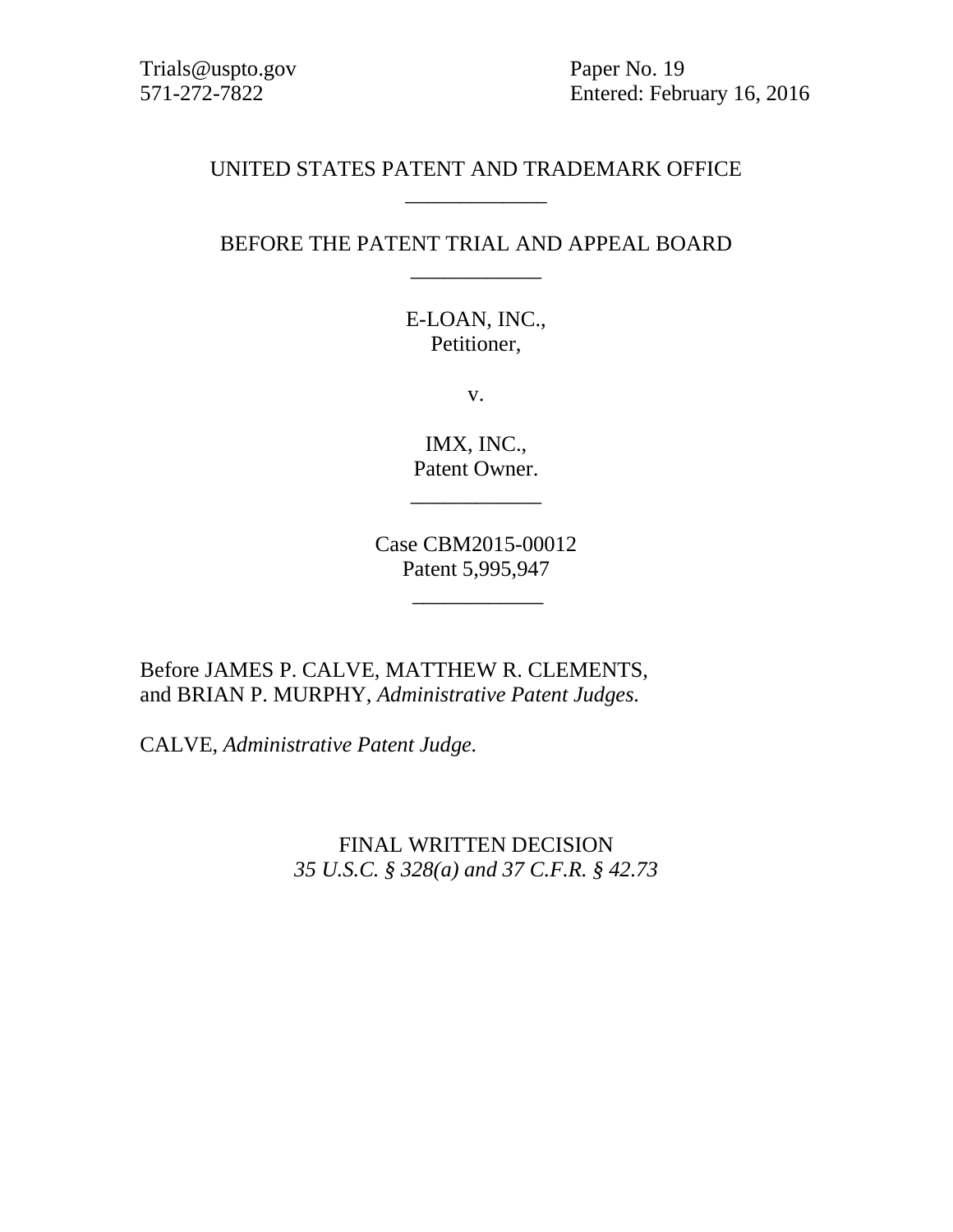#### I. BACKGROUND

Petitioner E-Loan, Inc. ("E-Loan") filed a Petition (Paper 1, "Pet.") seeking a covered business method patent review of claims 7, 8, 26, and 27 of U.S. Patent No. 5,995,947 (Ex. 1001, "the '947 patent"). Patent Owner IMX, Inc. ("IMX") filed a Preliminary Response. Paper 6 ("Prelim. Resp."). We have jurisdiction under 35 U.S.C. § 324. Based on these submissions, we instituted trial as to claims 7, 8, 26, and 27 of the '947 patent. Paper 7 ("Dec. to Inst."). IMX filed a Response. Paper 11 ("PO Resp."). E-Loan then filed a Reply. Paper 12 ("Pet. Reply").

Oral argument was presented on January 5, 2016. A transcript of the argument is entered in the record. Paper 18 ("Tr.").

We have jurisdiction under 35 U.S.C. § 6(c). This Final Written Decision is entered pursuant to 35 U.S.C. § 328(a).

#### *A. The '947 Patent (Ex. 1001)*

The '947 patent describes a method and system for making loans such as mortgages. System 100 includes transaction server 110, broker stations 120, lender stations 130, administration client 150, system monitor stations 160, web server 170, and communication network 140. Ex. 1001, 3:12–16. Brokers use broker stations 120 to transmit loan profiles to transaction server 110, thereby entering those loan profiles into system 100 for processing, to review the status of loan profiles as they are processed by system 100, to receive and review bids by lenders on loan profiles, and to accept or decline bids. *Id.* at 6:34–36. Lenders use lender stations 130 to search database 111 for desired types of loans, to sort selected loans by particular desired criteria, bid on loan applications, and to receive notice when their bids are accepted. *Id.* at 7:24–27.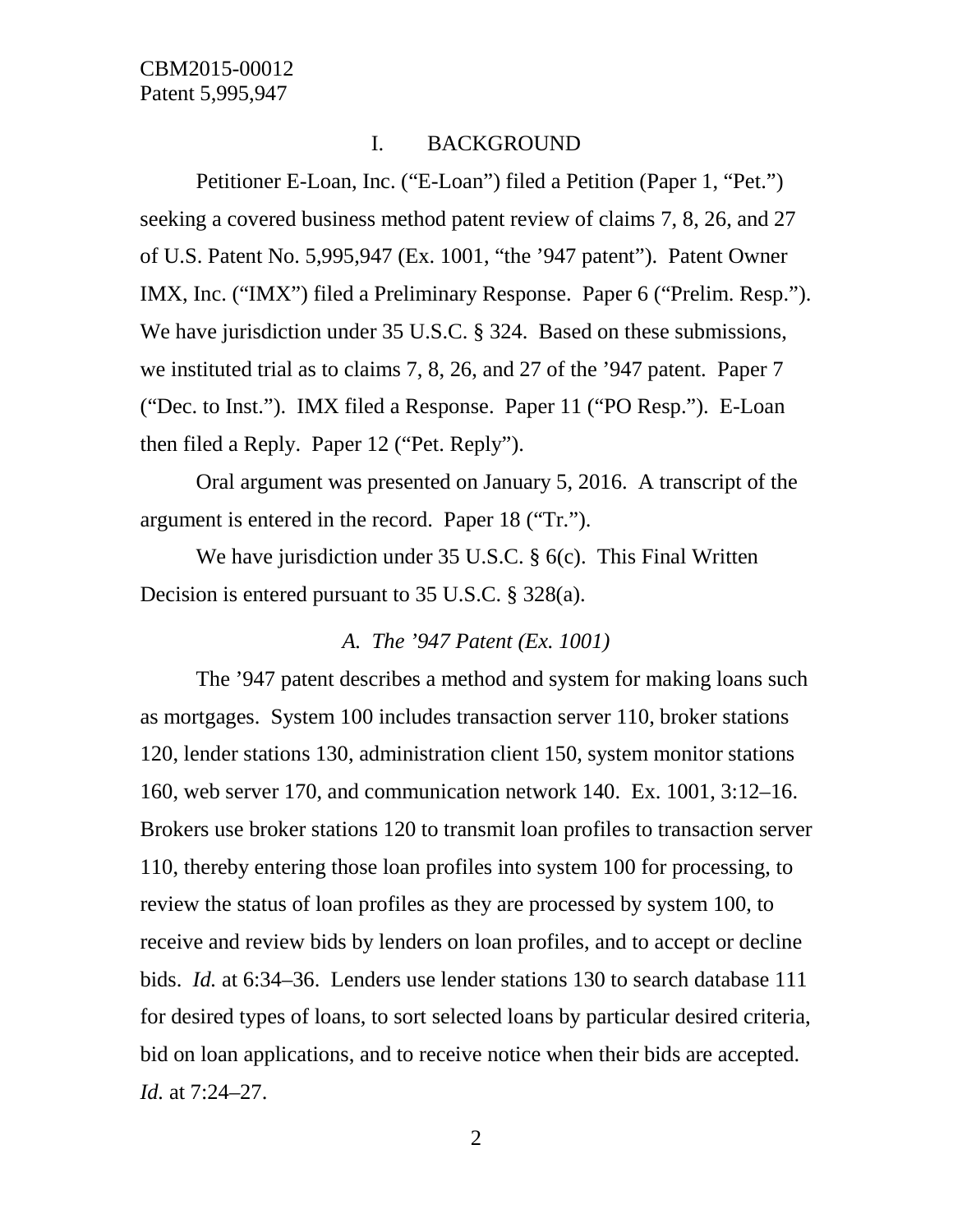System 100 includes transaction server 110 that comprises trading system database 111, geographic database 112, and external interfaces 113. *Id.* at 3:28–30. Transaction server 110 enters loan profiles into trading system database 111 in response to requests from broker stations 120, searches the trading system database in response to requests from lender stations 130, and modifies trading system database 111 in response to changes in status of loan profiles stored therein. *Id.* at 3:30–36. Figure 1, reproduced below, illustrates system 100.



 $FIG. 1$ 

Figure 1 shows a block diagram of an interactive mortgage and loan information and real-time trading system 100. *Id.* at 3:10–11. Transaction server 110 comprises a general purpose processor such as a Sun UltraSparc processor operating under control of a Solaris operating system. *Id.* at 3:18–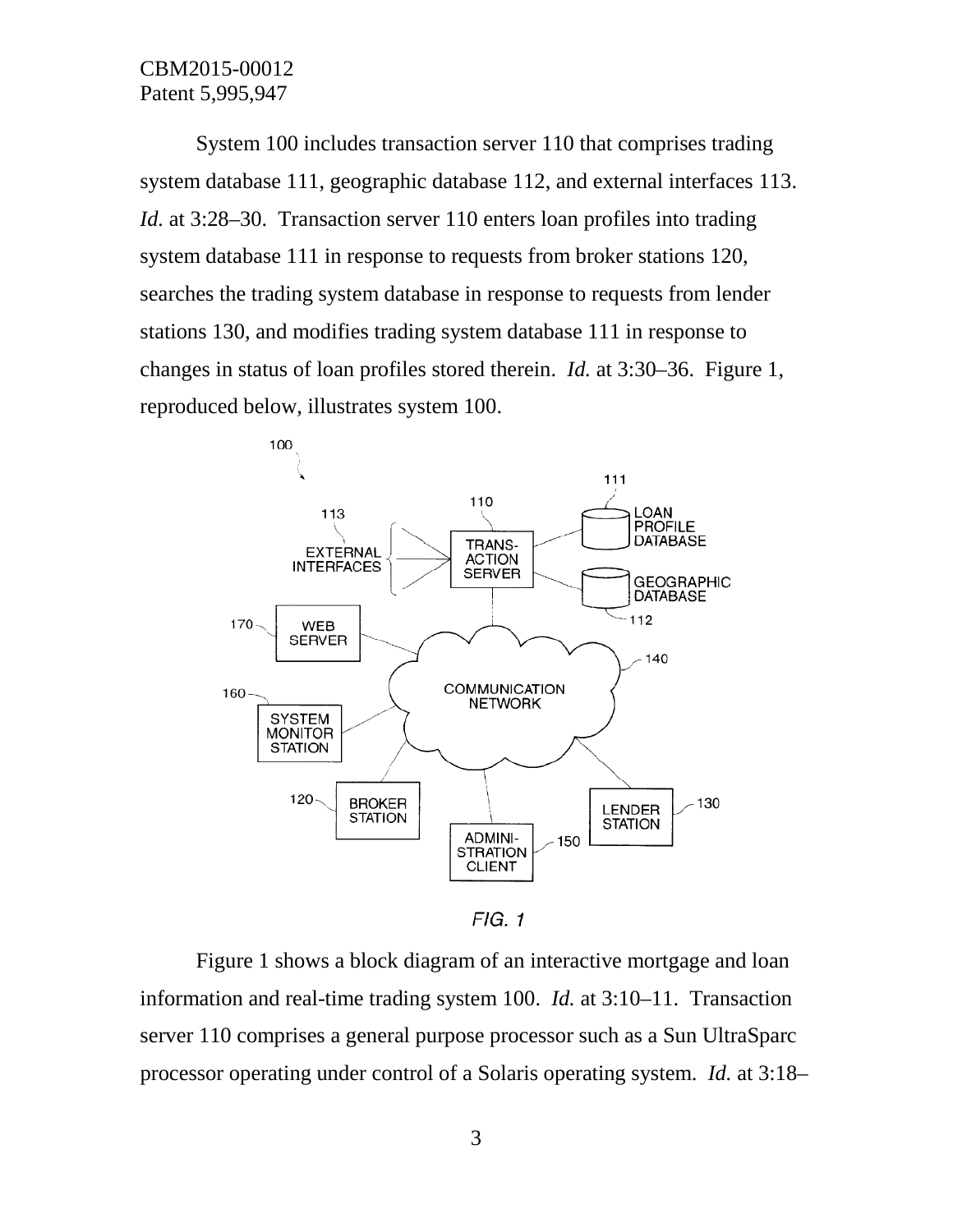27. Broker station 120 comprises a general purpose processor such as a PC workstation with Intel<sup>®</sup> Pentium<sup>®</sup> processor operating under the control of Microsoft® Windows® 95 operating system and broker client software. *Id.* at 6:5–19. Lender station 130 comprises a general purpose processor such as a PC workstation with Intel® Pentium® processor operating under control of Microsoft® Windows® 95 operating system and lender client software. *Id.* at  $7:5-15.$ 

#### *B. Illustrative Claims*

Claims 7 and 8 depend from claim 1. Claims 26 and 27 depend from claim 19. Claims 1, 7, and 8 are illustrative and reproduced below.

1. A method for processing loan applications, said method including the steps of maintaining a database of pending loan applications and their statuses at a database server, wherein each party to a loan can search and modify that database consistent with their role in the transaction by requests to said server from a client device identified with their role.

7. A method as in claim 1, wherein said roles include a lender and said client device includes a lender station associated with at least one said lender; and said lender can search the database for particular desired types of loans, and can bid on loan applications.

8. A method as in claim 7, wherein said lender is notified when its bid is accepted.

#### *C. Covered Business Method Patent*

A "covered business method patent" is a patent that claims a method or a corresponding apparatus for performing data processing or other operations used in the practice, administration, or management of a financial product or service, except the term does not include patents for technological inventions. AIA § 18(d)(1); 37 C.F.R. § 42.301(a).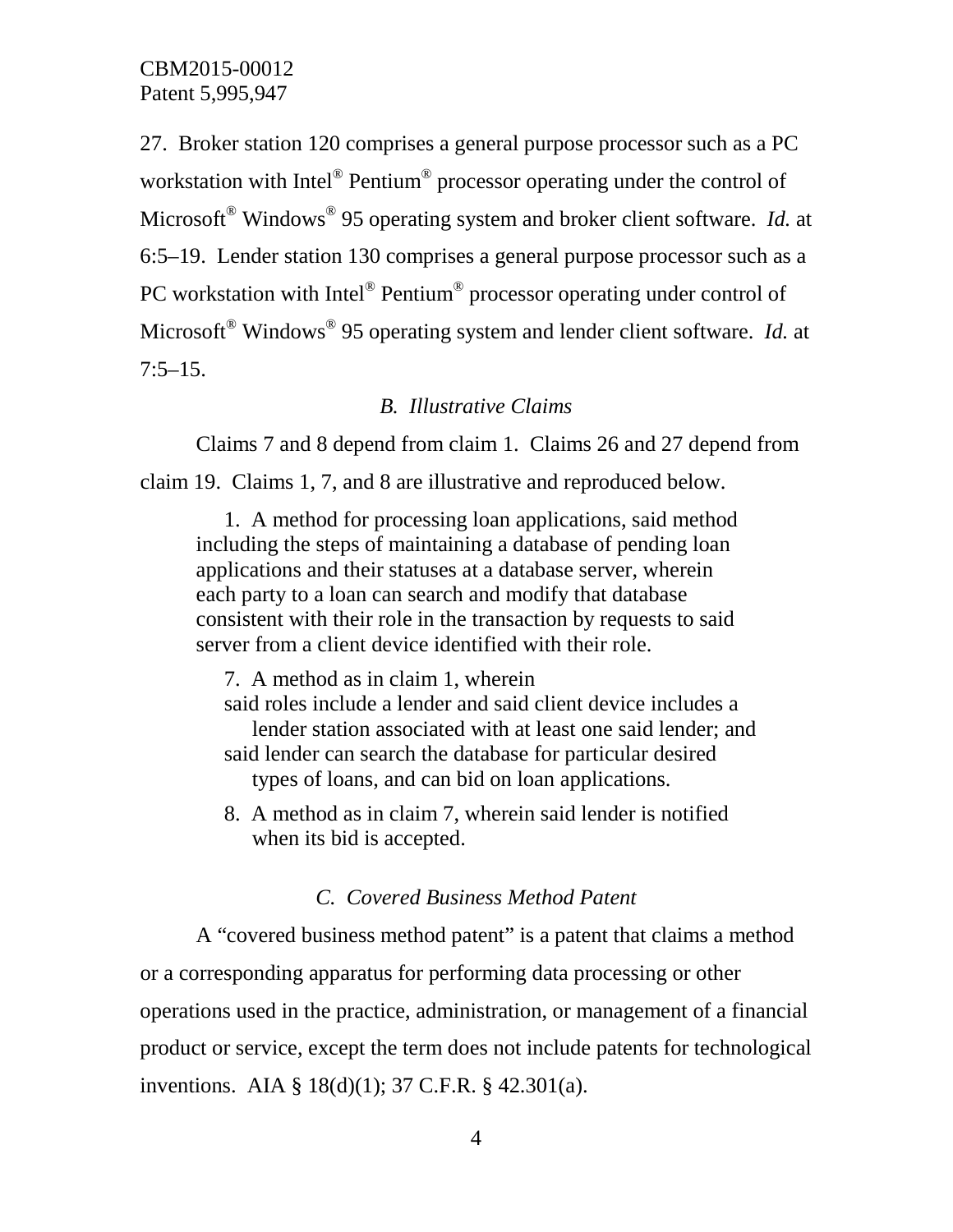To determine whether a patent is eligible for a covered business method patent review, the focus is on the claims. *See* Transitional Program for Covered Business Method Patents—Definitions of Covered Business Method Patent and Technological Invention, 77 Fed. Reg. 48734, 48736 (Aug. 14, 2012). A patent need have only one claim directed to a covered business method to be eligible for review. *Id.*

#### *1. Financial Product or Service*

E-Loan argues that the '947 patent is a covered business method patent. Pet. 19–23. E-Loan contends that the limitation "processing loan applications," as recited in claim 1, describes a financial service or, at least, a process incidental to a financial product, namely, a loan. *Id.* at 22. E-Loan also contends that "maintaining a database of pending loan applications" and "search and modify that database" relate to management of financial data, which is, at a minimum, an ancillary activity related to the loan processing service or loan product. *Id*. Regarding claim 7, E-Loan argues that bidding on loan applications is the practice of a financial product or service because it relates to monetary matters. *Id.* at 23.

We are persuaded that claims 1 and 7 meet the first part of the covered business method requirement because they cover a method of processing loan applications and data processing used in the practice, administration, or management of a financial product or service. Loans are financial products because they are agreements between two parties stipulating the movement of money or other consideration. *See id*. at 20 (citing 157 Cong. Rec. S5432 (daily ed. Sept. 8, 2011) (statement of Sen. Schumer regarding a financial product) (Ex. 1009)). The legislative history of the AIA includes "servicing loans" and "financial data processing" among the financial products and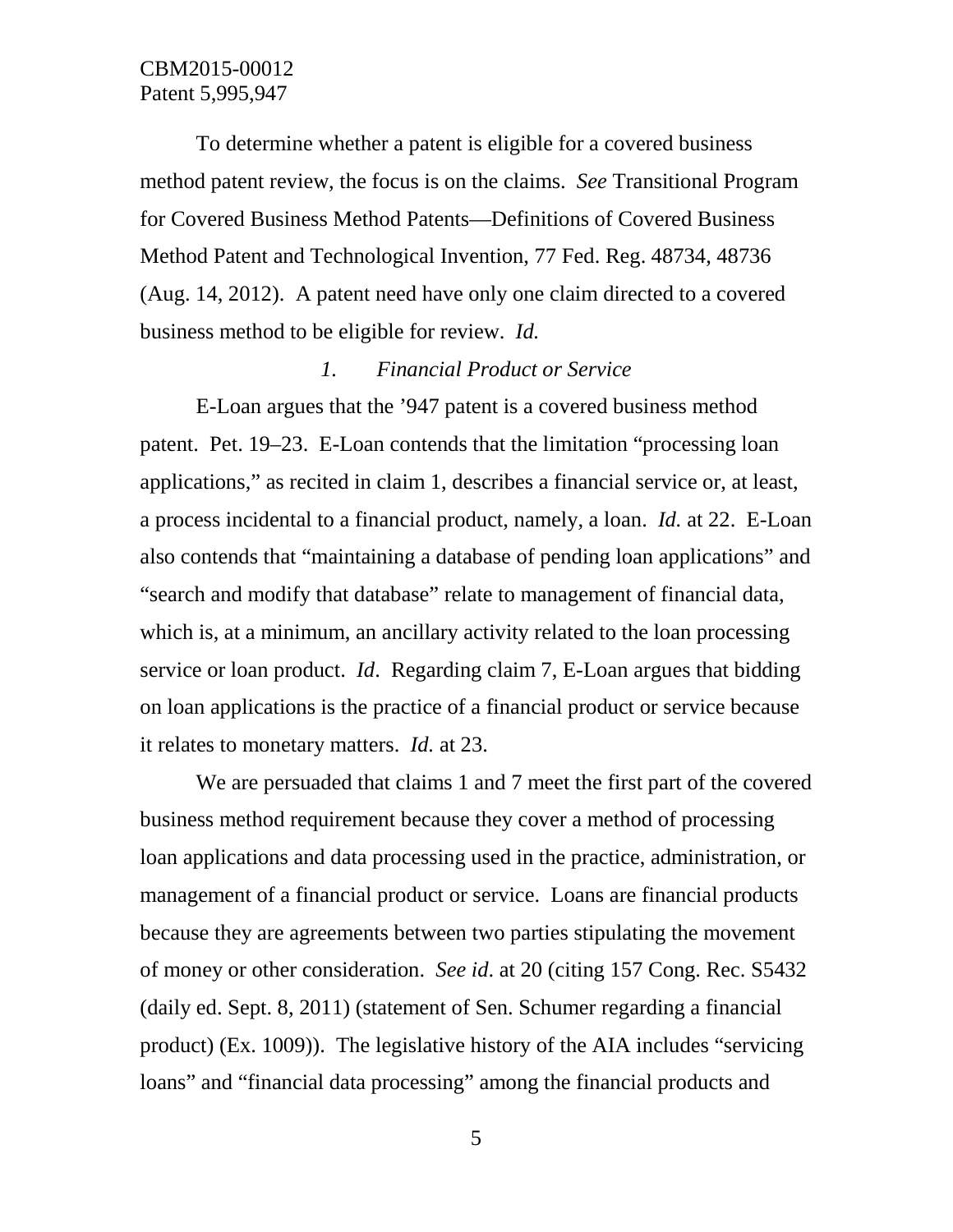services that fall within covered business method review. *See id.* (citing 157 Cong. Rec. S5432 (daily ed. Sept. 8, 2011) (statement of Sen. Schumer listing specific types of "financial products or services" mentioned in the legislative history) (Ex. 1009)).

Claims 1 and 7 recite methods of processing loan applications and thus cover a service for the practice, administration, or management of a financial product or service, i.e., a loan. The claims recite a database server that maintains loan applications and their statuses for parties to search and modify, and a lender station that a lender can use to search for desired types of loans. Ex. 1001, 14:66–15:5, 22–27. Such method steps are sufficient to satisfy the "financial product or service" requirement of Section 18. *See* 37 C.F.R. § 42.301(a); *see also MeridianLink, Inc. v. DH Holdings, LLC*, Case CBM2013-00008, 12 (PTAB June 24, 2013) (Paper 20) (Ex. 1005) (system and method claims for collecting and disseminating loan information over a network satisfies the definition of covered business method in § 42.301(a)); *Westlake Servs., LLC v. Credit Acceptance Corp.*, Case CBM2014-00176, 9 (PTAB Feb. 9, 2015) (Paper 15) (claims to method of providing financing for purchased products was a covered business method patent).

#### *2. Technological Invention*

The definition of a "covered business method patent" in  $\S$  18(d)(1) of the AIA excludes patents for "technological inventions." When determining whether a patent is for a technological invention, we consider "whether the claimed subject matter as a whole recites a technological feature that is novel and unobvious over the prior art; *and* solves a technical problem using a technical solution." 37 C.F.R. § 42.301(b). The following claim drafting techniques typically do not render a patent a "technological invention":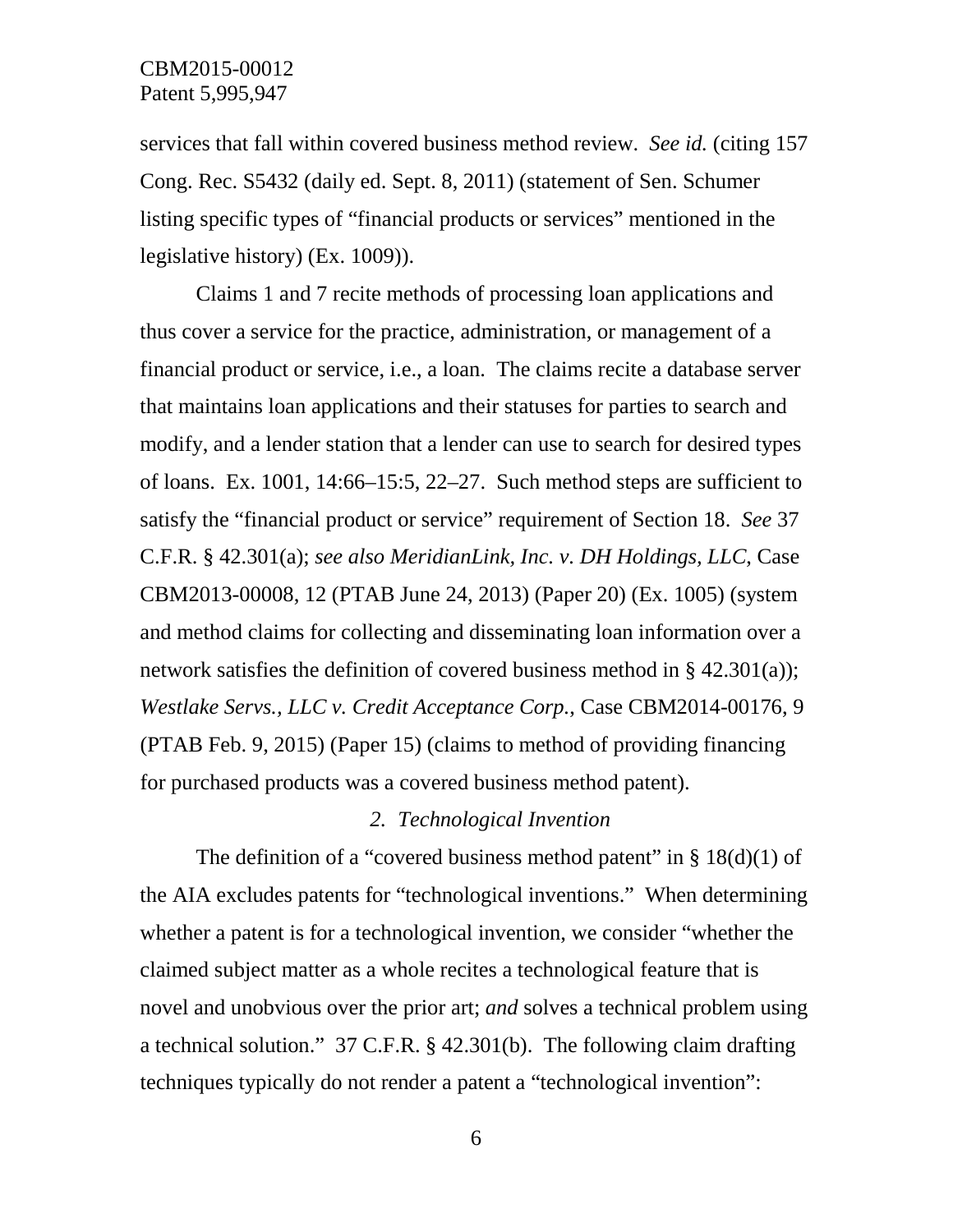(a) Mere recitation of known technologies, such as computer hardware, communication or computer networks, software, memory, computer-readable storage medium, scanners, display devices or databases, or specialized machines, such as an ATM or point of sale device.

(b) Reciting the use of known prior art technology to accomplish a process or method, even if that process or method is novel and non-obvious.

(c) Combining prior art structures to achieve the normal, expected, or predictable result of that combination.

Office Patent Trial Practice Guide, 77 Fed. Reg. at 48763–64.

E-Loan contends persuasively that the challenged claims solve a commercial or business problem of making loan processing less expensive, rather than a technical problem and do so with known technologies. Pet. 28– 29. E-loan cites IMX's Opening Brief on Claim Construction in a related district court proceeding, which states that the purpose of the '947 patent was to "eliminate this paper-intensive process through automation." *Id.* at 29. The '947 patent discloses that conventional loans are expensive, due to the large amount of information that must be collected by hand, transmitted using paper applications, and compared and evaluated by human beings, and disseminated. Ex. 1001, 1:10–48. The '947 patent automates this process to provide widespread dissemination of loan applications and lending program information for automatic comparison in real time. *Id.* at 1:49–2:15.

Such automation using known computer technologies does not result in a technical solution to a technical problem. Searching a database for a desired type of loan merely automates the practice of brokers sending loan applications to lenders who review and evaluate the applications before deciding to make a bid. *See* Ex. 1001, 1:22–45; *Westlake Servs., LLC v. Credit Acceptance Corp.*, Case CBM2014-00176, 9 (PTAB Feb. 9, 2015)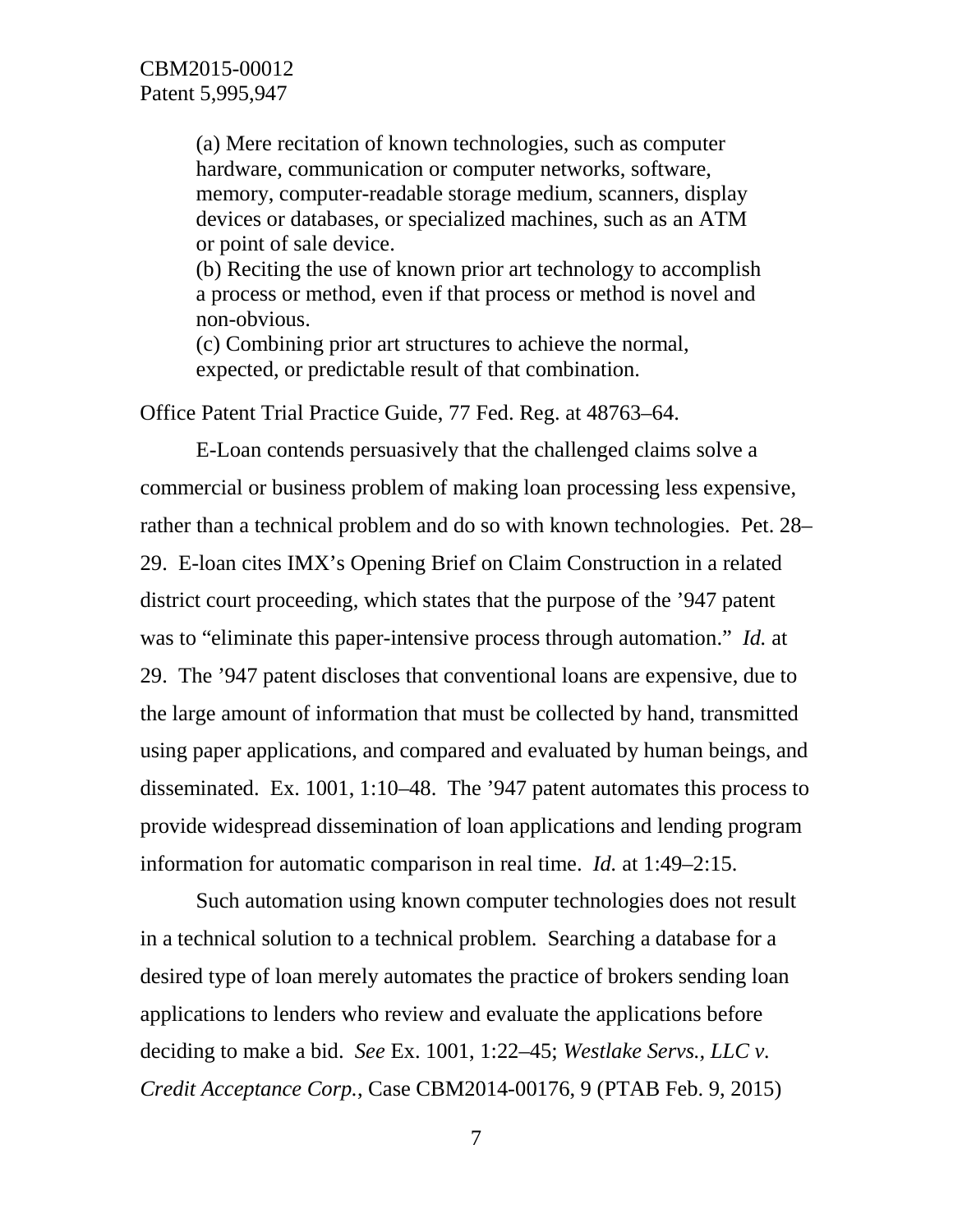(Paper 15) (claims merely describe steps performed in method of providing a financing source); *DealerSocket, Inc. v. AutoAlert, LLC*, Case CBM2014- 00203, 9–12 (PTAB Apr. 2, 2015) (Paper 11) (claims relating to managing auto financing, alerting auto dealers, and generating sales leads were at least complementary to financial activity of purchase or lease of an automobile and implementation on generic computer did not involve any disclosed advancements in computer hardware or software technology).

The challenged claims recite the use of known computer hardware and software technologies such as a "database," "database server," "transaction server," and "client device/lender station" to accomplish loan processing. Pet. 24–25. As E-Loan argues, the '947 patent discloses a "lender station" as a PC work station such as an Intel® Pentium® Processor operating under control of the Microsoft® Windows® 95 operating system and a "transaction server" as a Sun UltraSparc processor operating under control of the Solaris operating system. *Id.* at 27 (citing Ex. [1](#page-7-0)001, 7:9–13 and 3:23–27).<sup>1</sup> The claimed use of such known prior art technology to accomplish a method is not sufficient to constitute a "technological invention" regardless of whether the method is novel or non-obvious. *Id.* at 26–27 (quoting Office Patent Trial Practice Guide, 77 Fed. Reg. at 48763–64). Claims 1 and 7 also recite known, obvious computer functionality like database maintenance, searching and updating computer records, and transmitting information such as bids.

<span id="page-7-0"></span><sup>&</sup>lt;sup>1</sup>The '947 patent discloses that network 140 can be a wide area network such as an Advantis network or the internet, intranet, telephone lines, leased lines, or combinations thereof. Ex. 1001, 9:12–21. Trading system database 111 comprises an Oracle database or another type of relational database such as Sybase or an object-oriented or other type of database. *Id.* at 3:37–45.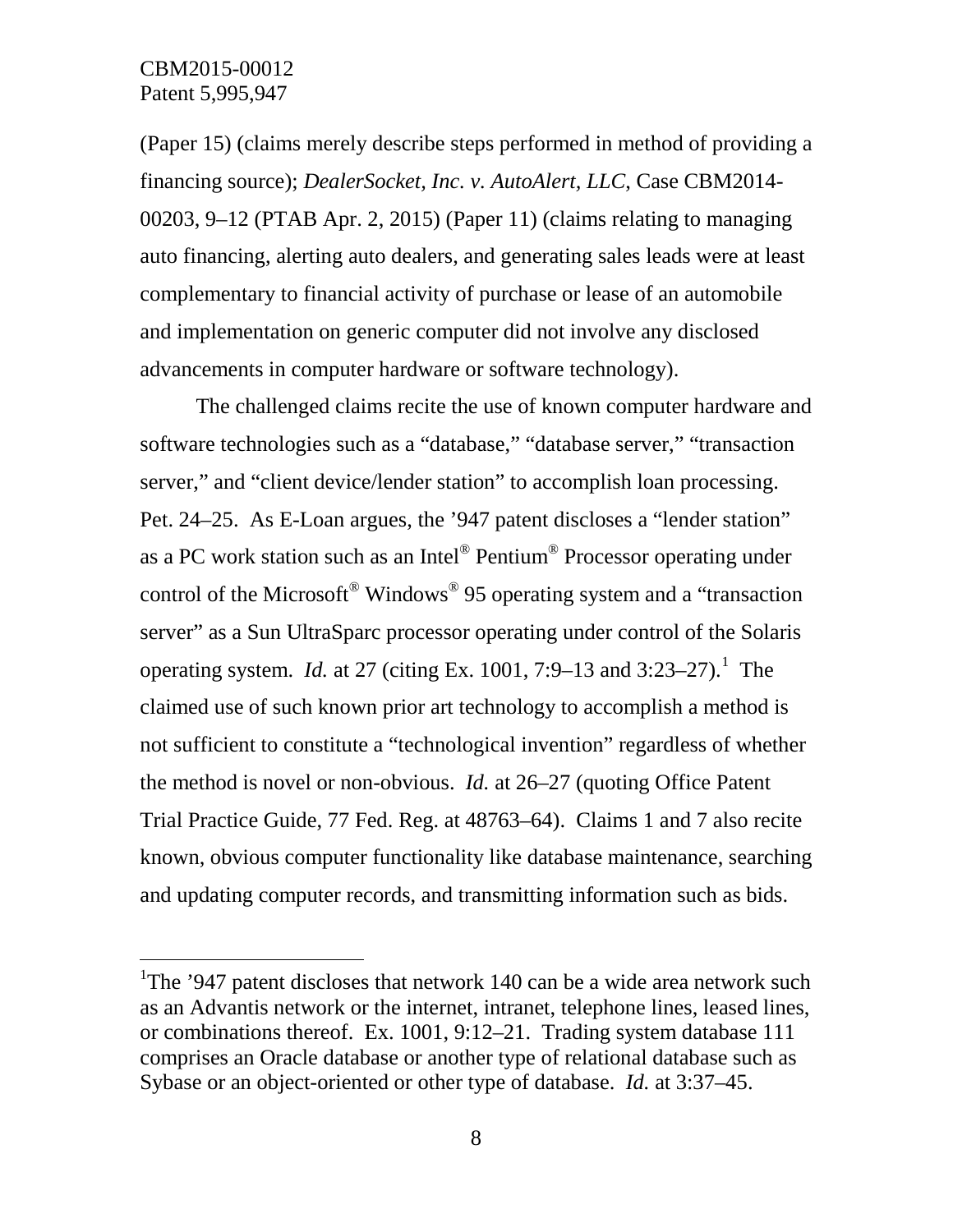IMX does not oppose E-Loan's contentions that the claims lack a technological invention. PO Resp. 7–20. Thus, we consider the facts asserted by Petitioner (Pet. 24–27) to be admitted. *See* 37 C.F.R. § 42.23(a). We determine that claims 1 and 7 do not recite a technological invention. Therefore, the '947 patent is eligible for covered business method patent review.

#### *3. Constitutionality of Covered Business Method Review*

IMX challenges the covered business method patent review as being unconstitutional. PO Resp. 14–16. IMX argues that issued patents are no longer under the jurisdiction of the U.S. Patent and Trademark Office ("USPTO") and may be set aside, annulled, or corrected only by the courts of the United States, not by the USPTO or PTAB. *Id.* at 14–15. IMX argues that post-grant proceedings to invalidate patents deprive patent owners of due process and invade the province of Article III courts. *Id.* at 16.

IMX's arguments are not persuasive in view of the recent decision of the United States Court of Appeals for the Federal Circuit in *MCM Portfolio LLC v. Hewlett-Packard Co.*, No. 2015-1091, 2015 WL 7755665 (Fed. Cir. Dec. 2, 2015), which held that Congress can grant authority to the USPTO to correct or cancel issued patents. *MCM Portfolio*, 2015 WL 7755665, at \*5. Congress has done so by creating *inter partes* reexamination proceedings, *ex parte* reexamination proceedings, *inter partes* review, post-grant review, and covered business method patent review. *Id.* (citations omitted). As stated with regard to the *inter partes* review provisions at issue in *MCM Portfolio*, "Supreme Court precedent demonstrates that these statutes, and particularly the inter partes review provisions, do not violate Article III." *Id.*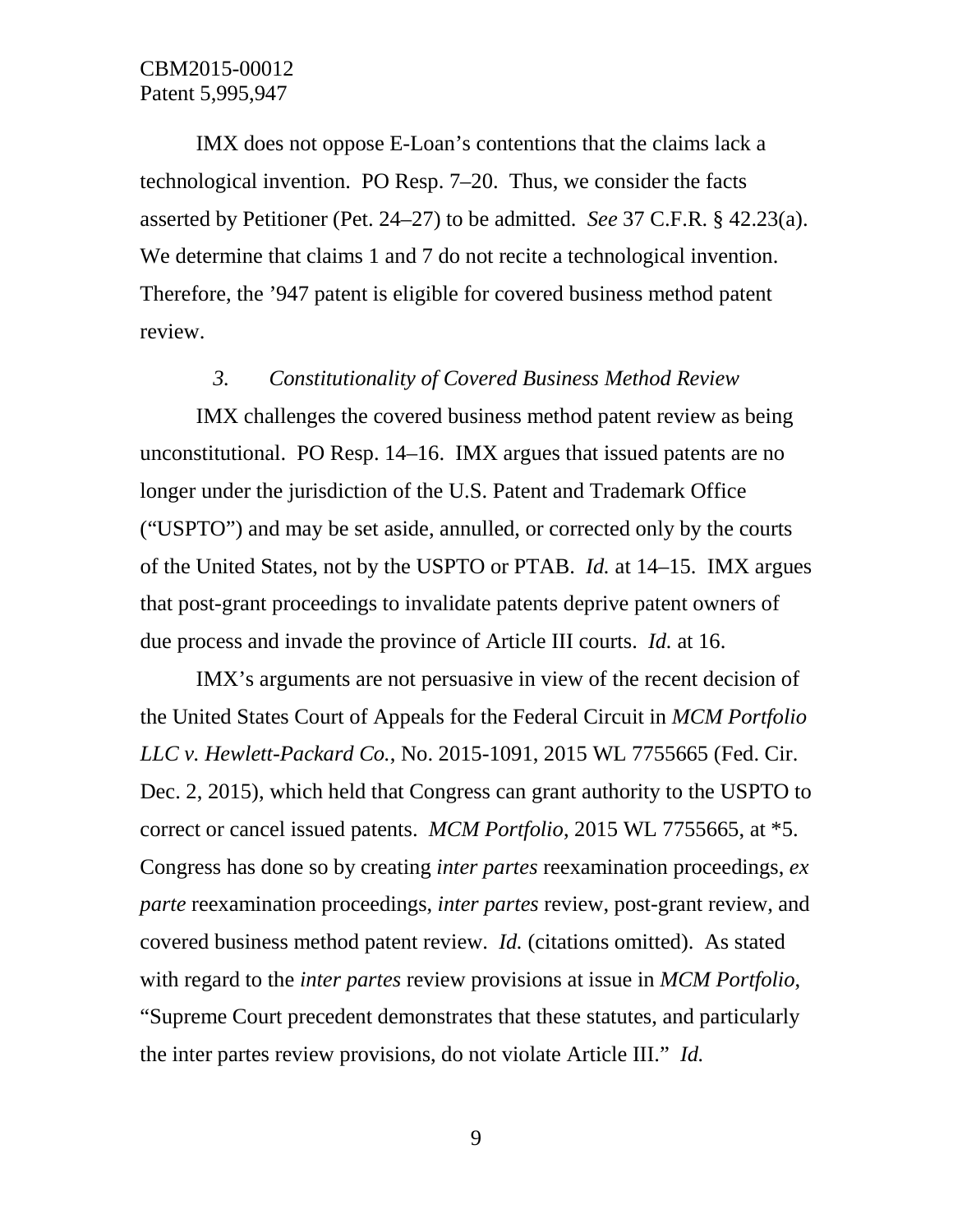#### II. ANALYSIS

#### *A. Claim Interpretation*

Claims in an unexpired patent are given their broadest reasonable construction in light of the specification in covered business method patent reviews. 37 C.F.R. § 42.300(b); *In re Cuozzo Speed Tech., LLC*, 793 F.3d 1268, 1278–79 (Fed. Cir. 2015), *cert. granted sub nom. Cuozzo Speed Techs. LLC v. Lee*, 84 U.S.L.W. 3218 (Jan. 15, 2016) (No. 15-446); *see*  Office Patent Trial Practice Guide, 77 Fed. Reg. 48756, 48766 (Aug. 14, 2012). Claim terms are given their ordinary, customary meaning as would be understood by a skilled artisan in the context of the entire disclosure. *In re Translogic Tech., Inc*., 504 F.3d 1249, 1257 (Fed. Cir. 2007).

> *1. "can bid on loan applications"(claim 7)* "*capable of submitting bids on loan applications" (claim 26)*

E-Loan asserts a "bid" is "an offer to make a loan." Pet. 33. IMX argues that the limitation "can bid on loan applications" in claim 7 means "can provide offers to make loans on and in response to existing loan applications." PO Resp. 3. IMX argues that the limitation "submitting bids on loan applications" in claim 26, means "submitting offers to make loans on and in response to existing loan applications." *Id.* at 3–4.

We interpret "can bid on loan applications" in claim 7 and "capable of submitting bids on loan applications" in claim 26 as "can offer to make loans" on loan applications that are pending in the database." This interpretation is consistent with the claims. Claim 1 recites a method for processing loan applications including "maintaining a database of pending loan applications and their statuses at a database server." Dependent claim 7 recites "said lender can search *the* database for particular desired types of loans, and can bid on loan applications." Ex. 1001, 15:26–27 (emphasis added).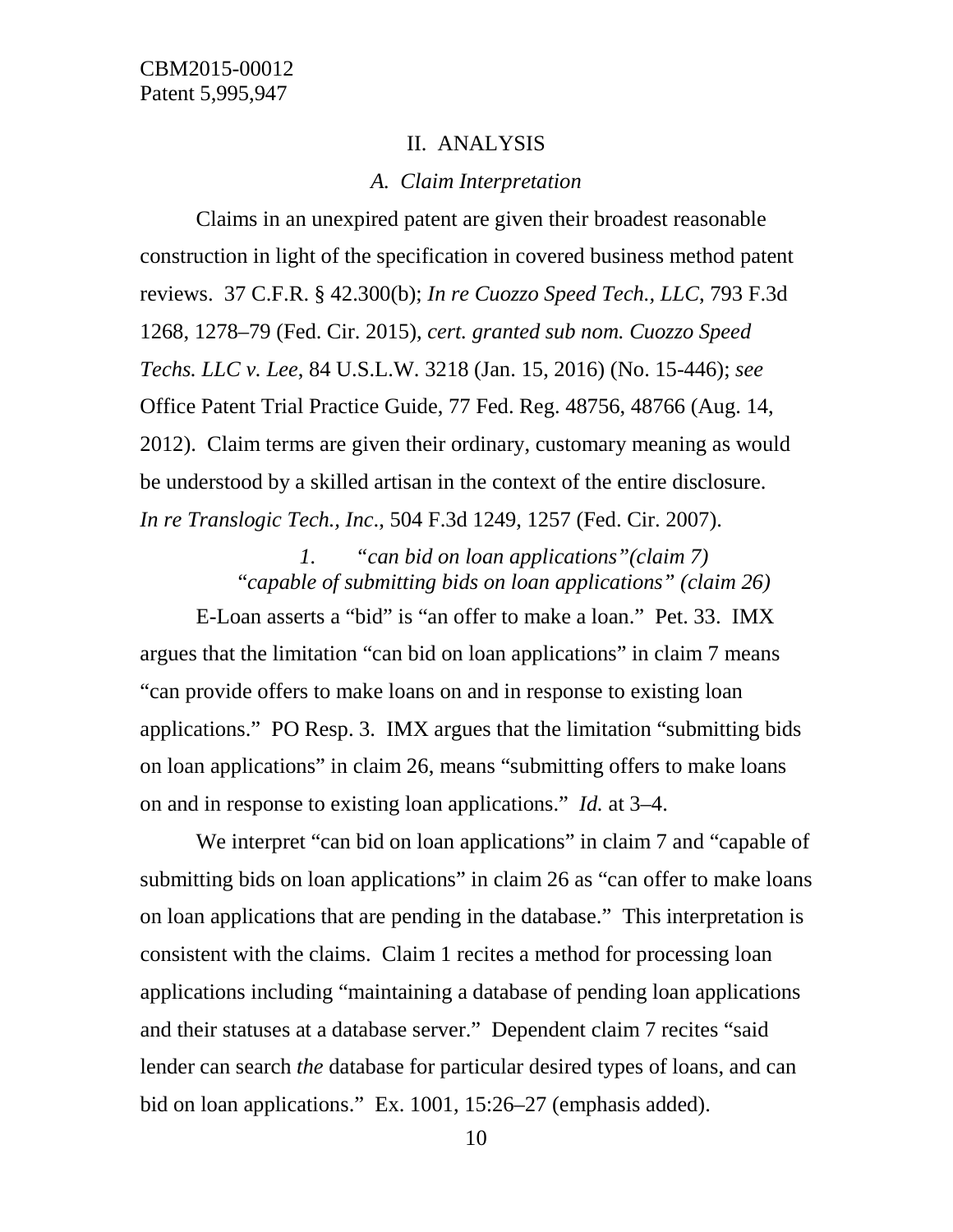Claim 19 recites a system for processing applications that includes "a database of pending loan applications." Claim 26 recites "said lender station is capable of requesting said transaction server to search *said* database for particular desired types of loans, and is capable of submitting bids on loan applications to said transaction server." *Id.* at 16:25–29 (emphasis added).

The transaction server to which bids are submitted is "responsive in real time to requests from parties to said *pending loan applications*" (claim 19), which reinforces that lender bids are made on loan applications pending in the database. Thus, the lender in claim 7 "can search *the* database" of pending loan applications of claim 1 and the lender station of claim 26 can request the transaction server "to search *said* database" of pending loan applications of claim 19 for particular desired types of loans and can bid on the pending loan applications in the database recited in claims 1 and 19.

This interpretation is consistent with the '947 patent, which discloses that transaction server 110 enters validated loan profiles (loan application information (*id.* at 3:47–50)) into trading system database 111 in response to requests of broker stations 120. *Id.* at 3:30–35, 10:47–55, 11:1–4. Lenders can use remote lender stations 130 to query system database 111 through transaction server 110 to (i) search for and access selected categories of loan profiles submitted to transaction server 110 from broker stations 120 and, (ii) bid on the loan profiles stored in the system database. *Id.* at 10:28–46, 11:16–51, 12:7–10 ("lender station **130** transmits a database query to the transaction server, requesting loan profiles"), 13:4–7 ("[L]ender station **130** transmits a bid on one of the loan profiles. The transaction server **110** enters the bid in the loan profile."). Thus, lenders bid on pending loan applications that are submitted by brokers and stored in the system database.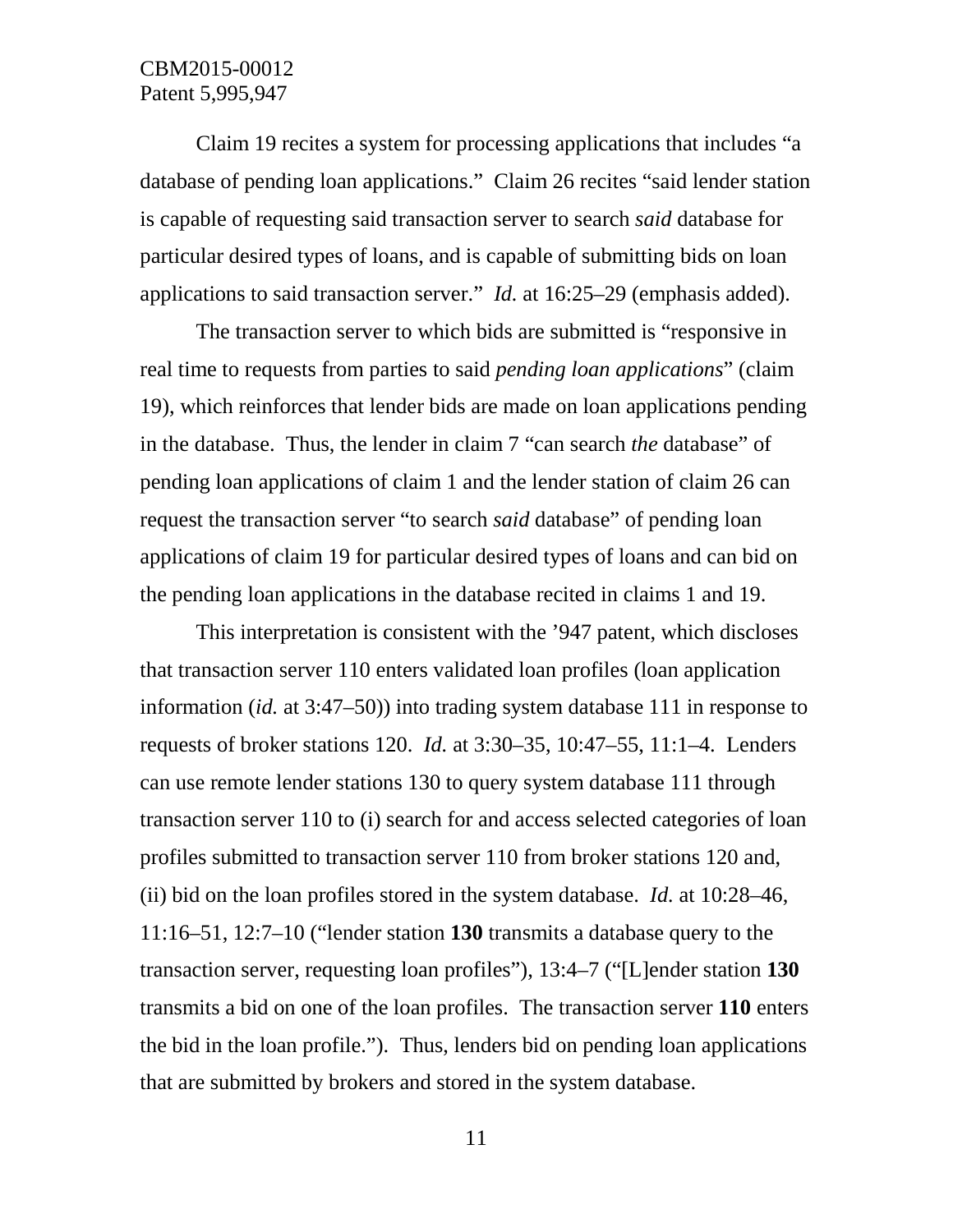The '947 patent also discloses that a loan profile of a loan application is maintained in trading system database 111 and includes "a set of bids, each of which comprises an offer to make the loan from a particular lender." *Id.* at 3:47–51. The '947 patent discloses a preferred embodiment in which "[l]enders at a lender station can search the database for particular desired types of loans, can sort selected loans by particular desired criteria, can bid on loan applications, and [can be] notified when their bids are accepted." *Id.*  at 2:24–28; 7:24–27, 11:26–45. Again, the '947 patent makes clear that bids of lenders are made on loan applications that are maintained in the database of pending loan applications and accessed via the transaction server.

Our interpretation also is consistent with the '947 patent prosecution history. During prosecution of the application that issued as the '947 patent, IMX distinguished the claims over the prior art by arguing that the prior art did not disclose an automated loan application and bidding process in which each party to the bidding transaction has access to a database and lenders can search for loan applications that meet the lenders' criteria and bid on the loan applications in the database. *See* Ex. 1016, 9 (IMX Opening Brief on Claim Construction, filed in *IMX, Inc. v. E-Loan, Inc.*, Case No. 09-20965- CIV-MARTINEZ-BROWN (S.D. Fla.) on Sept. 21, 2009). Thus, IMX views the claims as directed to pending loan applications in a database.

IMX's interpretation of "can bid on loan applications" in claim 7 and "capable of submitting bids on loan applications" in claim 26 requires the bids to be made "*on and in response to existing loan applications*," which might "imply a review (albeit brief) of the received loan application before the lender responds with an offer to make a loan." Pet. Reply 5. Such a limitation does not appear in the claims, which require only that bids are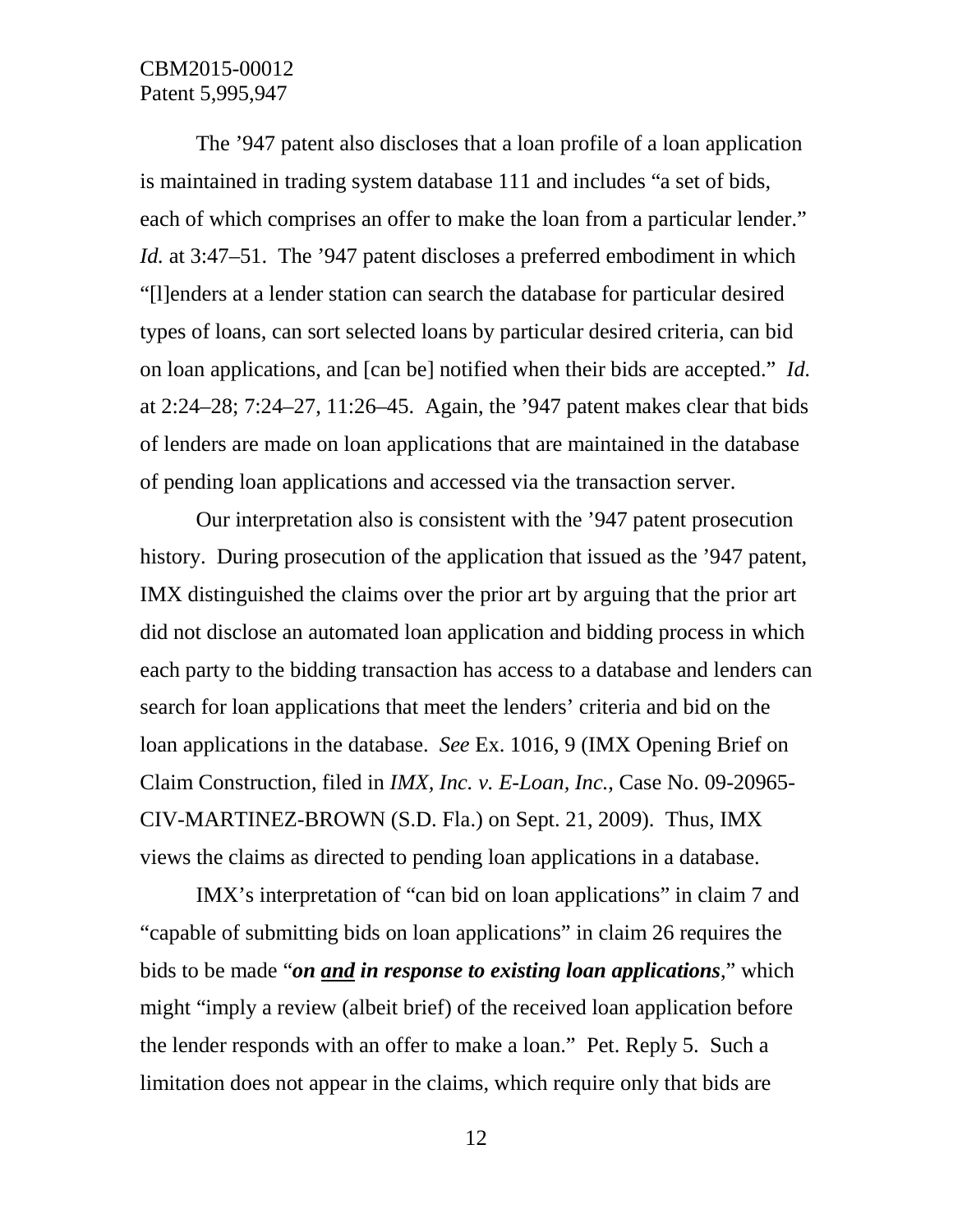made "on" loan applications, not "on and in response to" loan applications. The '947 patent, moreover, discloses that lenders can bid on loan applications in the database without necessarily reviewing or "responding" to those loan applications. Ex. 1001, 12:66–13:3 ("At a step **248**, the lender at the lender station **130** selects a loan profile for bid and *optionally requests* details of that selected loan profile." (emphasis added)). Therefore, we decline to adopt the claim construction proposed by Patent Owner IMX.

Because the meaning of these limitations is clear from the intrinsic record, we need not consider IMX's extrinsic evidence (i.e., articles in trade publications). PO Resp. 4–6 (citing Exs. 2004–2010); *On-Line Techs., Inc. v. Bodenseewerk Perkin-Elmer GmbH*, 386 F.3d 1133, 1139 (Fed. Cir. 2004) ("Extrinsic evidence, however, cannot be used to alter a claim construction dictated by a proper analysis of the intrinsic evidence.").

# *B. Unpatentability of Claims 7, 8, 26, and 27 under 35 U.S.C. § 101 1. Overview*

We instituted a covered business method patent review of claims 7, 8, 26, and 27 of the '947 patent under 35 U.S.C. § 101. Dec. to Inst. 18. This was the sole ground of unpatentability asserted by E-Loan. Pet. 12–14.

*2. Patentability Under 35 U.S.C. § 101*

The Supreme Court has long held that "[l]aws of nature, natural phenomena, and abstract ideas are not patentable." *Alice Corp. Pty. Ltd. v. CLS Bank Int'l*, 134 S. Ct. 2347, 2354 (2014) (quoting *Assoc. for Molecular Pathology v. Myriad Genetics, Inc.*, 133 S. Ct. 2107, 2116 (2013) (internal quotation marks omitted)). The "abstract ideas" category embodies the longstanding rule that an idea, by itself, is not patentable. *Alice Corp.*, 134 S. Ct. at 2355 (quoting *Gottschalk v. Benson*, 409 U.S. 63, 67 (1972).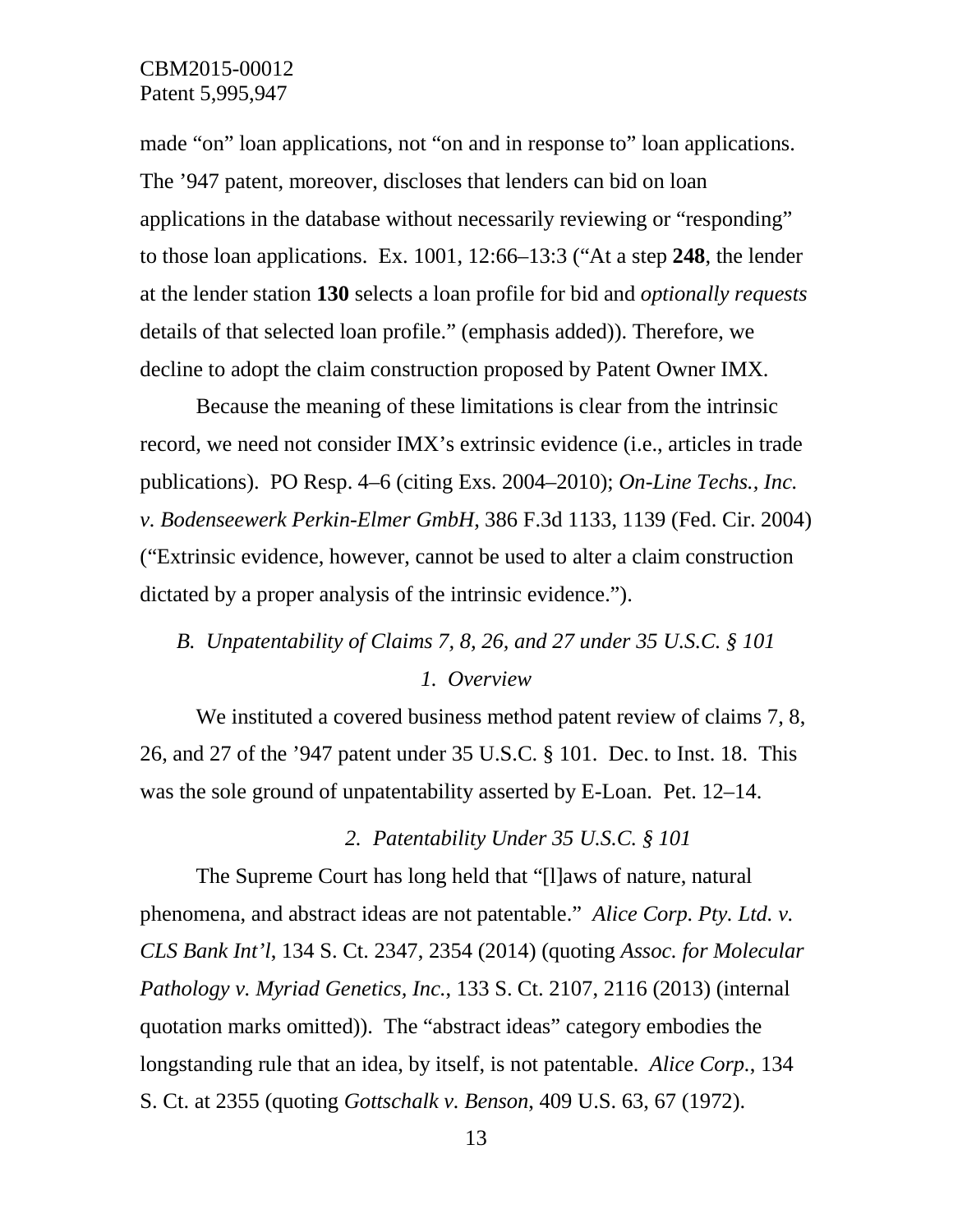In *Alice Corp.*, the Supreme Court emphasized the importance of the so-called "*Mayo* framework" that provides "a framework for distinguishing patents that claim laws of nature, natural phenomena, and abstract ideas from those that claim patent-eligible applications of those concepts." *Id.*  (citing *Mayo Collaborative Services v. Prometheus Laboratories, Inc*., 132 S. Ct. 1289, 1296–1297 (2012)). Under the *Mayo* framework, "[w]e must first determine whether the claims at issue are directed to a patent-ineligible concept." *Id*. Next, "we consider the elements of each claim both individually and 'as an ordered combination' to determine whether the additional elements 'transform the nature of the claim' into a patent-eligible application." *Id*. (citing *Mayo*, 132 S. Ct. at 1297).

#### *3. Claims 7, 8, 26, and 27 Are Directed To An Abstract Idea*

E-Loan argues the challenged claims are directed to the abstract idea of managing a loan application process by maintaining loan applications, searching and modifying loan applications, and bidding on loan applications. Pet. 40. E-Loan argues that all limitations of the challenged claims can be and have been performed for years by humans using pen and paper, e.g., by placing a stack of loan applications in a drawer, searching and modifying the applications, sorting loan applications by lenders who bid on applications, and providing notice of bids. *Id.* at 38. E-Loan asserts that the '947 patent describes this conventional loan process performed by hand and describes the invention as automating this process with computers. *Id.* at 41–42.

Regarding claim 1, E-Loan argues that loan processors maintained databases of pending applications for decades, and using a database server for electronic record keeping is a basic function of a computer. Pet. 43. E-Loan also argues that parties to a traditional loan process have been able to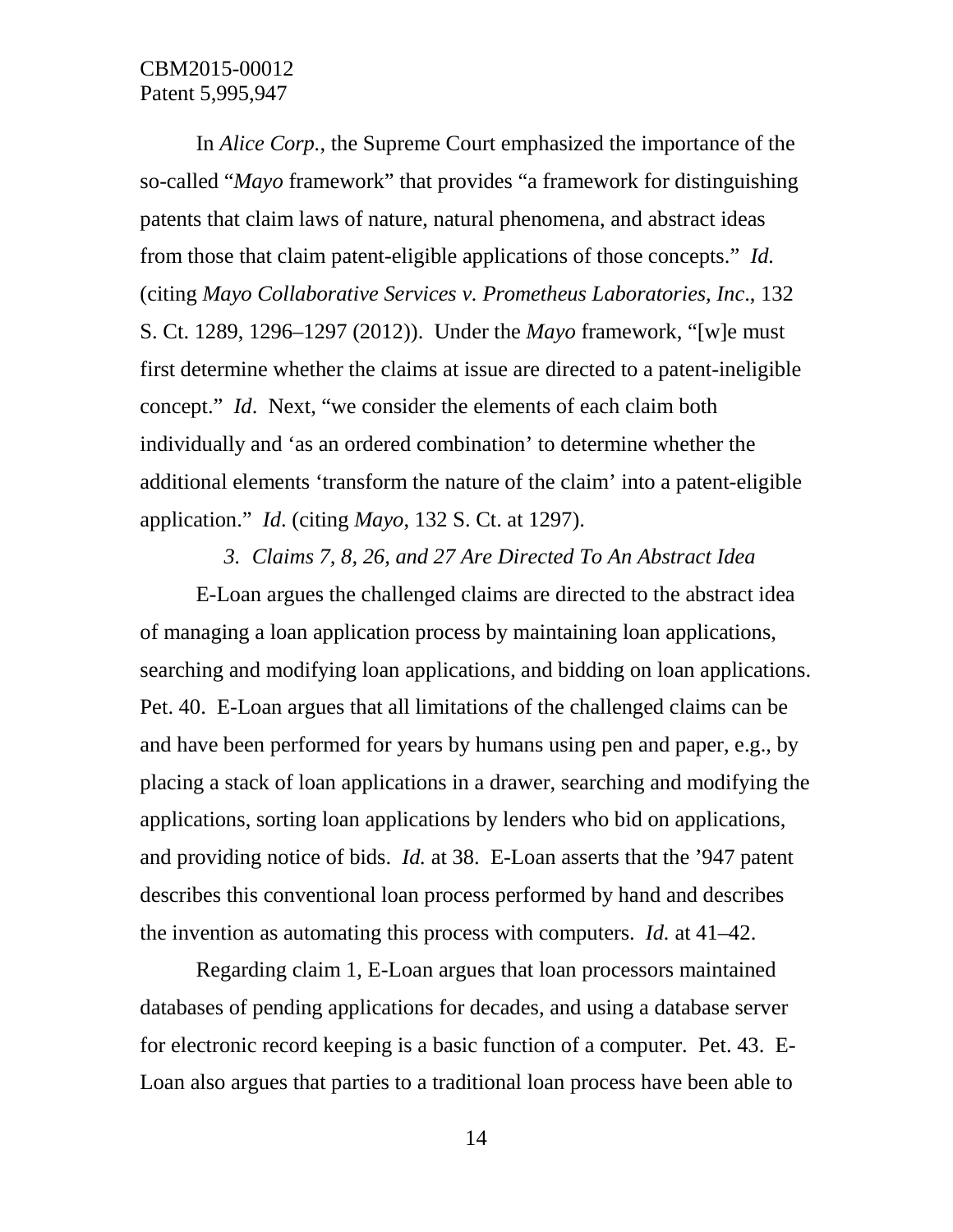search and modify applications. *Id.* at 44. E-Loan argues that lenders managing a conventional loan process can search pending applications and bid on applications by offering to make the loans, as recited in claim 7. *Id.*  at 40–41, 44. E-Loan argues that conventional loan processes notify a lender of acceptance of a loan offer, as recited in claim 8, so a loan may be completed. *Id.* at 44–45.

E-Loan cites the Background of the Invention of the '947 patent as evidence of these conventional practices. *Id.* at 41–42 (citing Ex. 1001, 1:9– 45). E-Loan cites IMX's statements in related litigation that the invention is to "eliminate this paper-intensive process through automation." *Id.* at 29. E-Loan also argues that IMX described the '947 patent during related litigation as a traditional loan process performed with the aid of computer processing. *Id.* at 42 (citing Ex. 1016, 1). E-Loan also asserts that limiting this abstract concept to computers does not alter the fact that the claims describe the basic concept of loan processing, which is a fundamental economic, commercial practice long prevalent in our system of commerce. *Id.* at 42–43.

IMX argues that the challenged claims do not recite a mathematical algorithm or a fundamental economic or longstanding commercial practice. PO Resp. 7–8. IMX argues that the known practices, at the time of the '947 patent, did not include searching a database for desired types of loans and bidding on loan applications, as recited in claim 7. *Id.* at 8. IMX argues that lenders instead sent rate sheets with current lending rates and programs to brokers who could bid for a specific loan, and a lender would accept or decline the offer. *Id.* at 8–9. IMX also argues that an online auction platform for brokers to solicit lender bids was revolutionary and a reverse process of rate sheets. *Id.* at 10–11.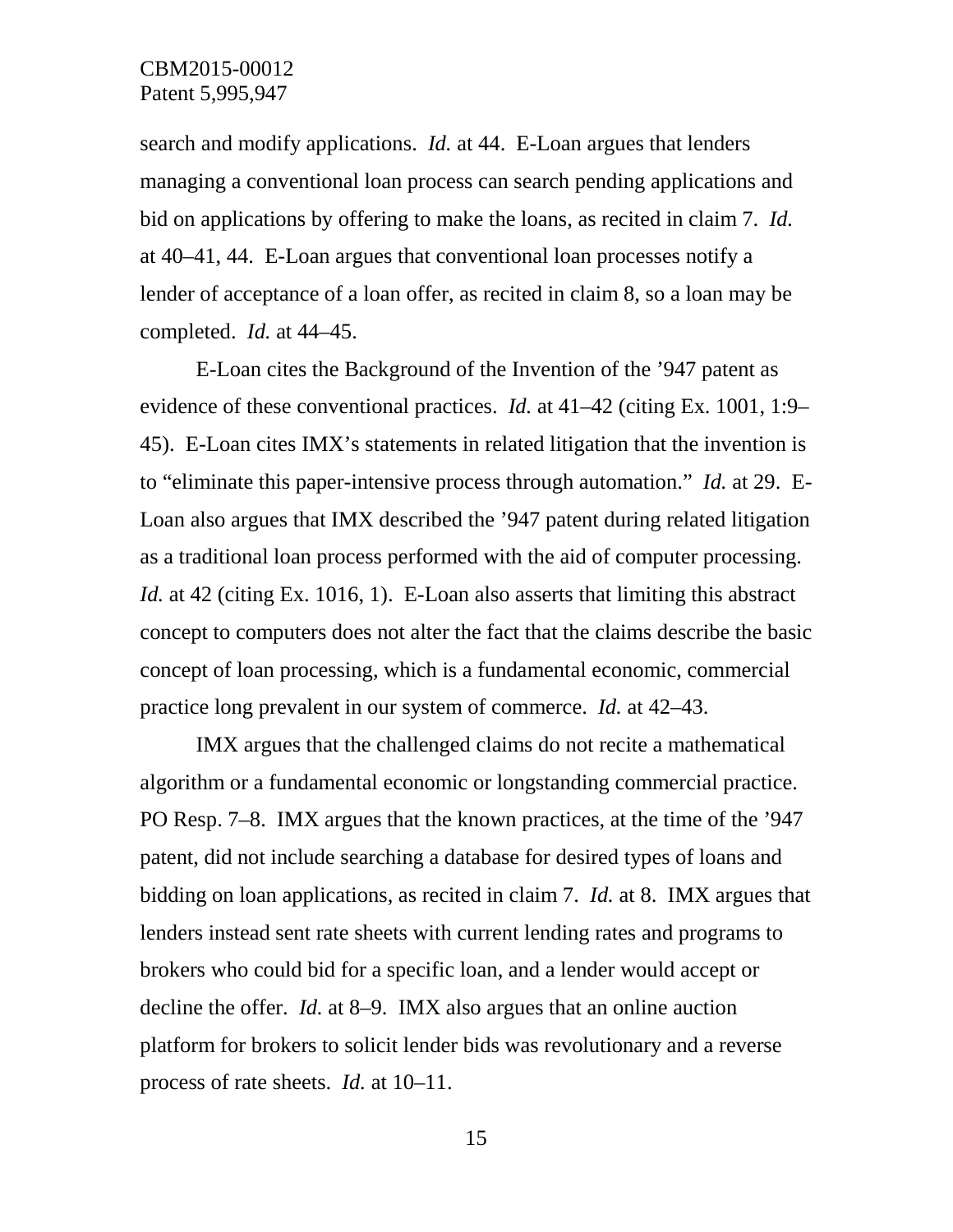E-Loan has established, by a preponderance of evidence, that each of the challenged claims is directed to a fundamental economic or longstanding commercial practice of loan processing. The '947 patent describes the conventional loan processes as involving large amounts of information that must be collected, compared, evaluated, and disseminated among parties to a transaction so lenders can offer loans at competitive rates. Ex. 1001, 1:9–17. Parties include lenders, borrowers, mortgage brokers, appraisers, regulatory agencies, and mortgage insurance companies. *Id.* at 1:17–21. Conventional processes required parties to collect nearly all loan application information by hand, transmit it on paper applications, and compare loan information by hand, according to each party's role of loan evaluation, property appraisal, financial market evaluation, and setting lending rates with rate sheets. *Id.* at 1:22–27. Thus, parties to a conventional loan transaction monitor loan status and search and modify information in loan applications and loan processes.

Claim 1 automates this known method and system of processing loan applications by maintaining a database of pending loan applications and their statuses at a database server where each party to a loan can search and modify that database consistent with their role in the transaction by requests to the server from client devices. Claim 19 recites a system for processing loan applications with a database of pending loan applications including status information and a transaction server for responding to requests of parties to the loan applications to search and modify the database consistent with their roles in the transaction. Whereas conventional loan processing required human beings to collect, compare, evaluate, and disseminate loan applications and loan information by hand, claims 1 and 19 recite the use of a database and transaction server to maintain loan applications so parties can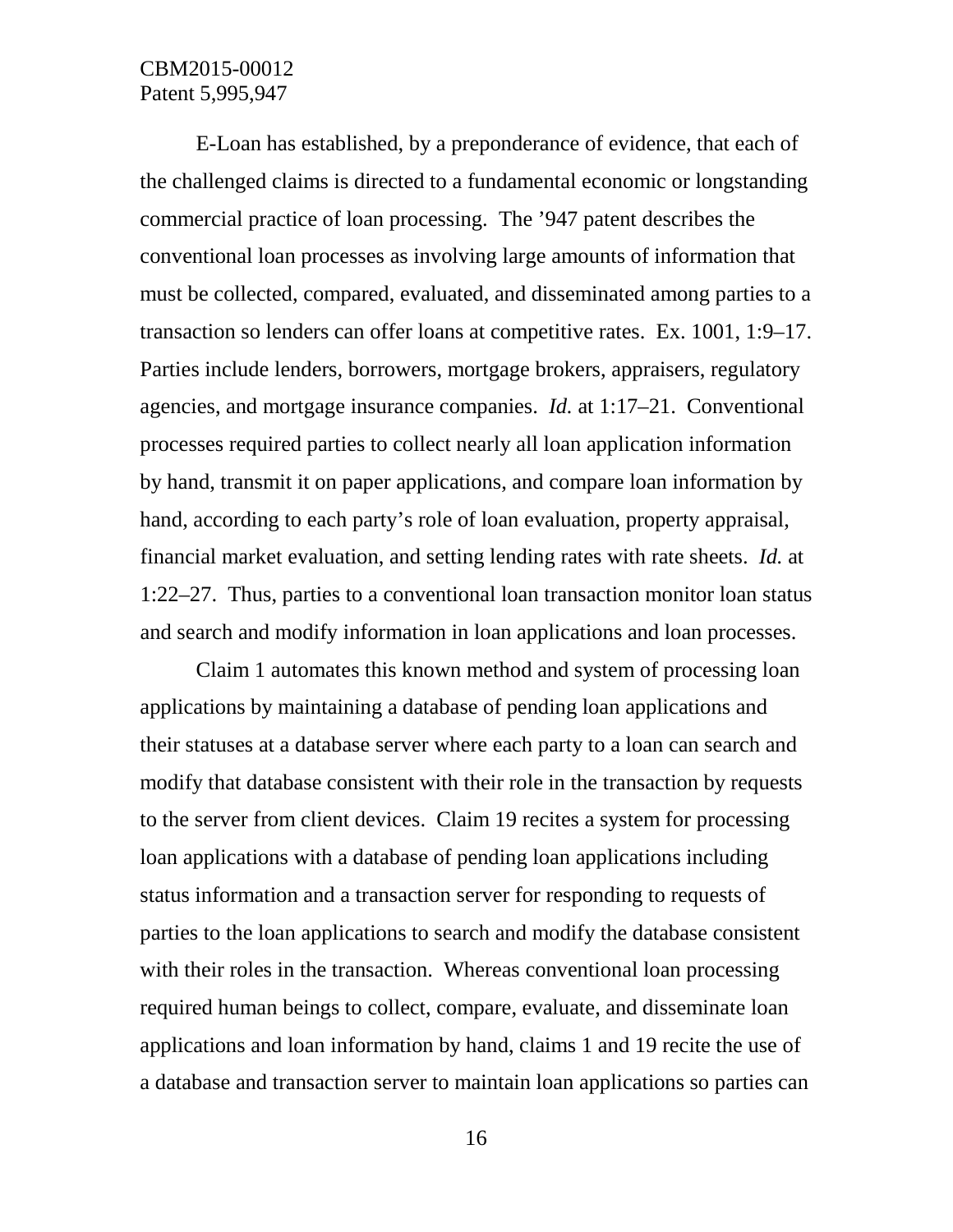search and modify the loan applications using those computer components instead of using pen and paper to perform these processes.

The Specification further discloses that conventional loan application processing involved lenders setting lending programs and rates and then periodically posting rate sheets to multiple brokers to inform the brokers of those lending programs and lending rates. Ex. 1001, 1:35–43. Mortgage brokers who wanted to obtain a loan for a borrower could interview a client, consult rate sheets that were received from multiple lenders to determine lending programs that would be appropriate for that client, submit multiple loan applications (possibly on multiple different forms) to selected lenders, and await lenders' actions on those applications before advising that client of loans that may be available. *See id.* at 1:28–35. Lenders could search and evaluate loan applications that they received for creditworthiness and other desired matters before offering a loan, i.e., bidding. *See id.* at 1:43–46.

Thus, in the conventional loan process, lenders advertise loan rates (*id.* at 1:10–15) by sending rate sheets with lending programs and rates to brokers (*id.* at 1:35–43). Brokers can apply for loans with multiple lenders by submitting loan applications to selected lenders and await each lender's action on the applications before advising a client of lenders' actions (*id.* at 1:28–35), i.e., whether any lenders offered of a loan*. Id*. Lenders evaluate loan applications for desired creditworthiness. *See id.* at 1:43–46. Clients can accept any loan offers that are made by lenders.

Claims 7 and 8 implement this known method on general purpose computers with a lender station that allows lenders to search a database of loan applications for desired types of loans, bid on selected applications, and receive notices of bid acceptances. Claims 19, 26, and 27 recite generic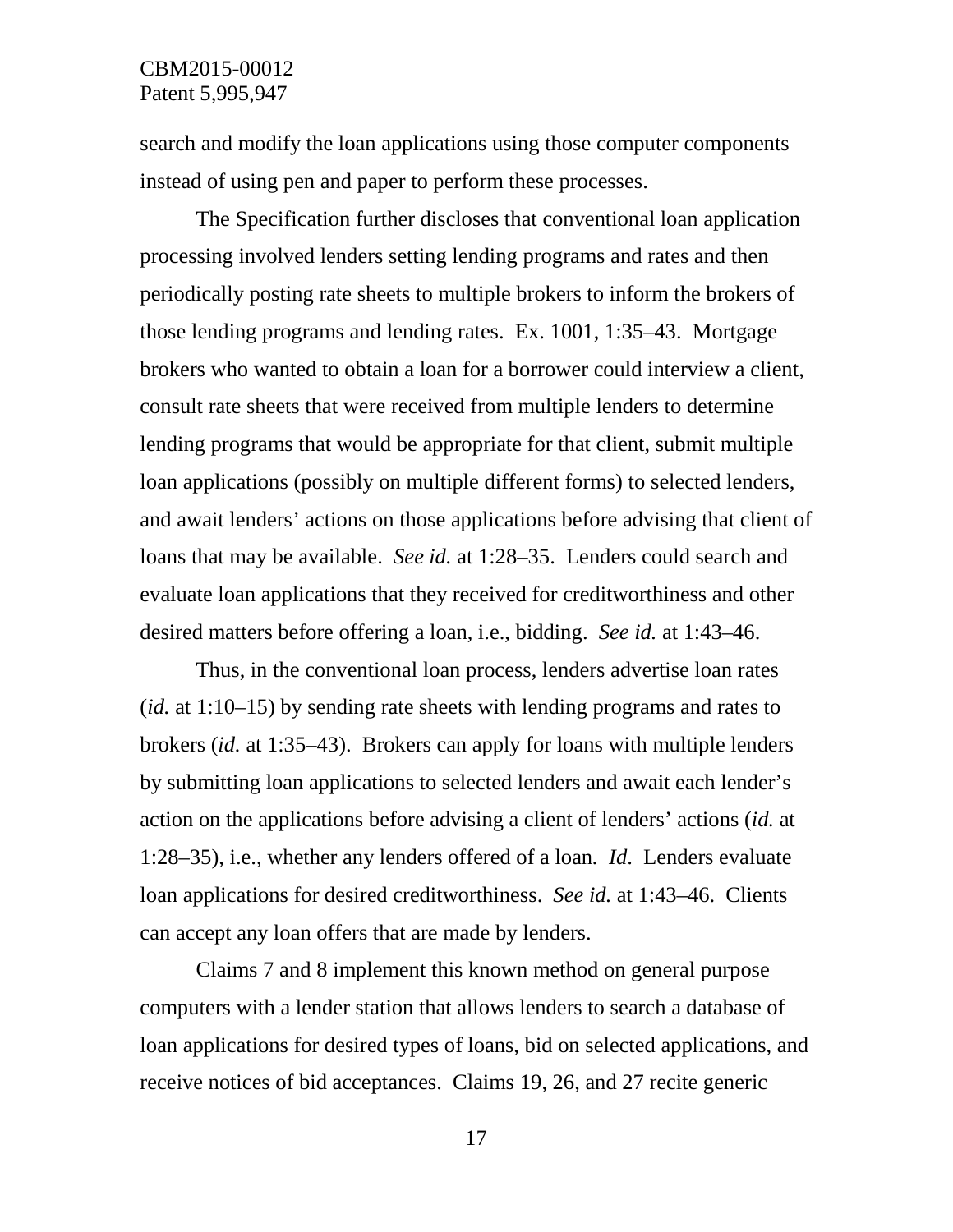computer components that perform the abstract methods of claims 1, 7, and 8 using conventional computer functions. Pet. 45–47. For example, claim 1 recites that each party to a loan can search and modify a database of pending loan applications consistent with their role in the transaction by requests to a database server. Claim 19 recites a transaction server that responds to requests from parties to search and modify the database. *Id.* at 45–46. Claims 7 and 26 recite a lender station used for searching the database.

The Specification itself discloses the invention as an advantageous method and system for automating loan applications. Ex. 1001, 1:66–67. The Specification discloses that "known" loan transactions require extensive collecting, disseminating, and processing of loan applications and large amounts of related information by hand and human beings, and this process is relatively expensive and limits parties' flexibility in a transaction. *See id.*  at 1:10–65. The '947 patent discloses that some forms of automation are known, but "there are no known systems in the field of mortgage lending for providing relatively automatic and widespread dissemination of loan application information or lending program information for automated comparison in real time." *Id.* at 1:49–55. The '947 patent also discloses that the conventional performance of these operations by hand, rather than with the aid of computer processing, limits the flexibility of the parties to the transaction. *Id.* at 1:55–58. The '947 patent automates this conventional loan process to save time and expenses. *Id.* at 1:47–2:4.

In related district court litigation, IMX asserted that the '947 patent automated the paper-intensive, inefficient, conventional manual process.

IMX sought to eliminate this paper-intensive, inefficient process through *automation*. As a result, its innovative and commercially successful solution revolutionized the manner in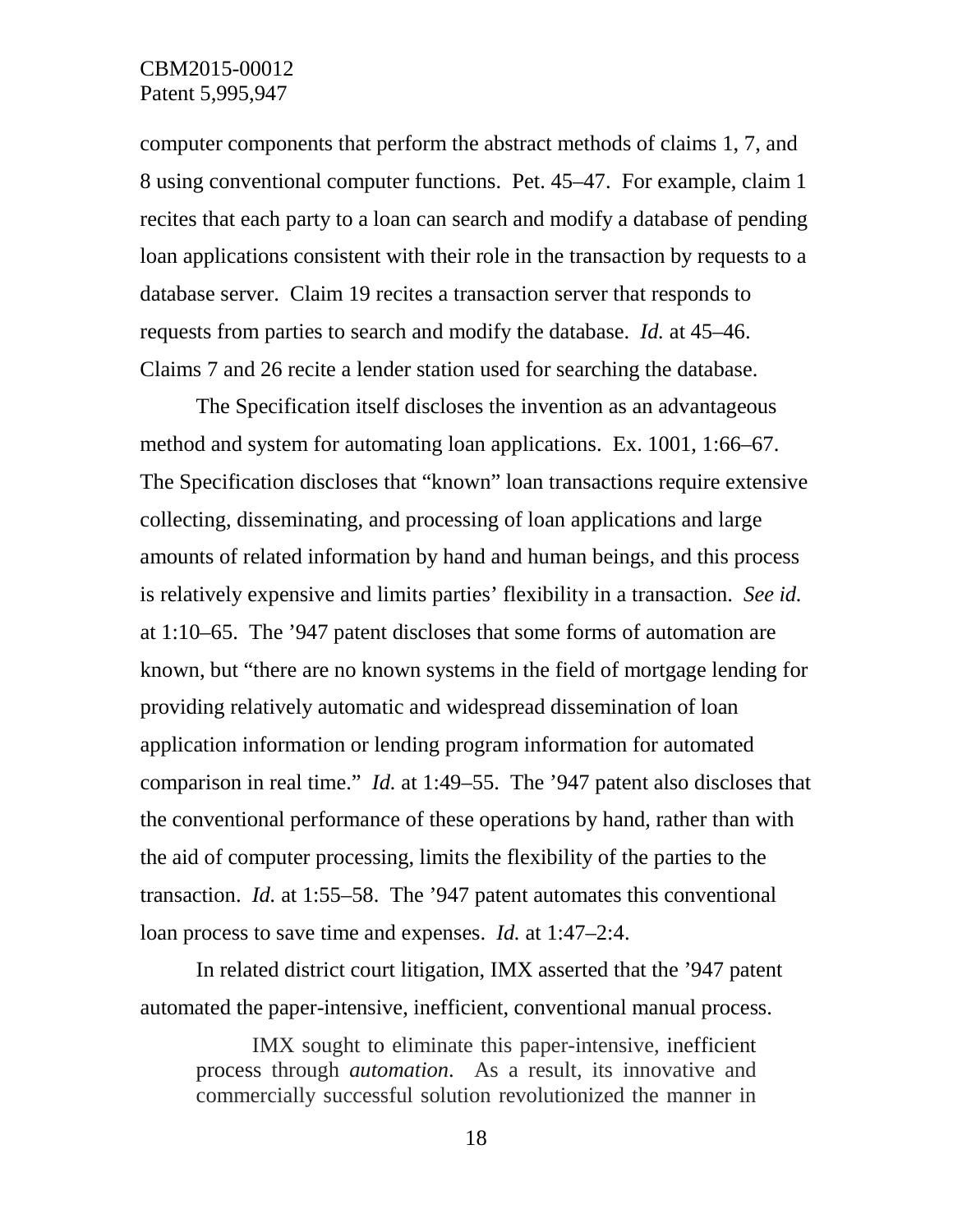which the loan process is conducted today. This solution made possible the relatively automatic and widespread dissemination of loan application information, or lending program information, for automated comparison in real time.

#### Ex. 1016, 1 (emphasis added).

In *Alice*, a method of exchanging financial obligations between parties using a third-party intermediary to mitigate settlement risk and to permit transactions when the parties have sufficient resources was held to be a fundamental economic practice. *Alice*, 134 S. Ct. at 2356. Similarly, here the challenged claims effectively recite an intermediary database of loan applications that parties can search, update, and bid on using a lender station.

The Federal Circuit recently held that the use of generic computer functions to automate a price optimization process was a fundamental economic practice and abstract idea. *See OIP Techs., Inc. v. Amazon.com, Inc.*, 788 F.3d 1359, 1363 (Fed. Cir. 2015) (the claims recite the automation of a fundamental economic concept of offer-based price optimization using generic computer functions, and the prosecution history and specification emphasize the key feature as automating traditional methods to make them more efficient). Similarly, here the'947 patent automates conventional loan processes so borrowers can obtain more competitive loan rates and lenders can select more lending categories. Ex. 1001, 1:9–15, 1:47–67. Claims to the collection, manipulation, and processing of data for commercial and financial services and transactions using clearinghouses and other means to exchange the information and form legal obligations are abstract ideas. *See Mortgage Grader, Inc. v. First Choice Loan Svcs. Inc.*, No. 2015-1415, 2016 WL 362415, at \*7 (Fed. Cir. Jan. 20, 2016) (the claims were directed to the abstract idea of anonymous loan shopping as they recited nothing more than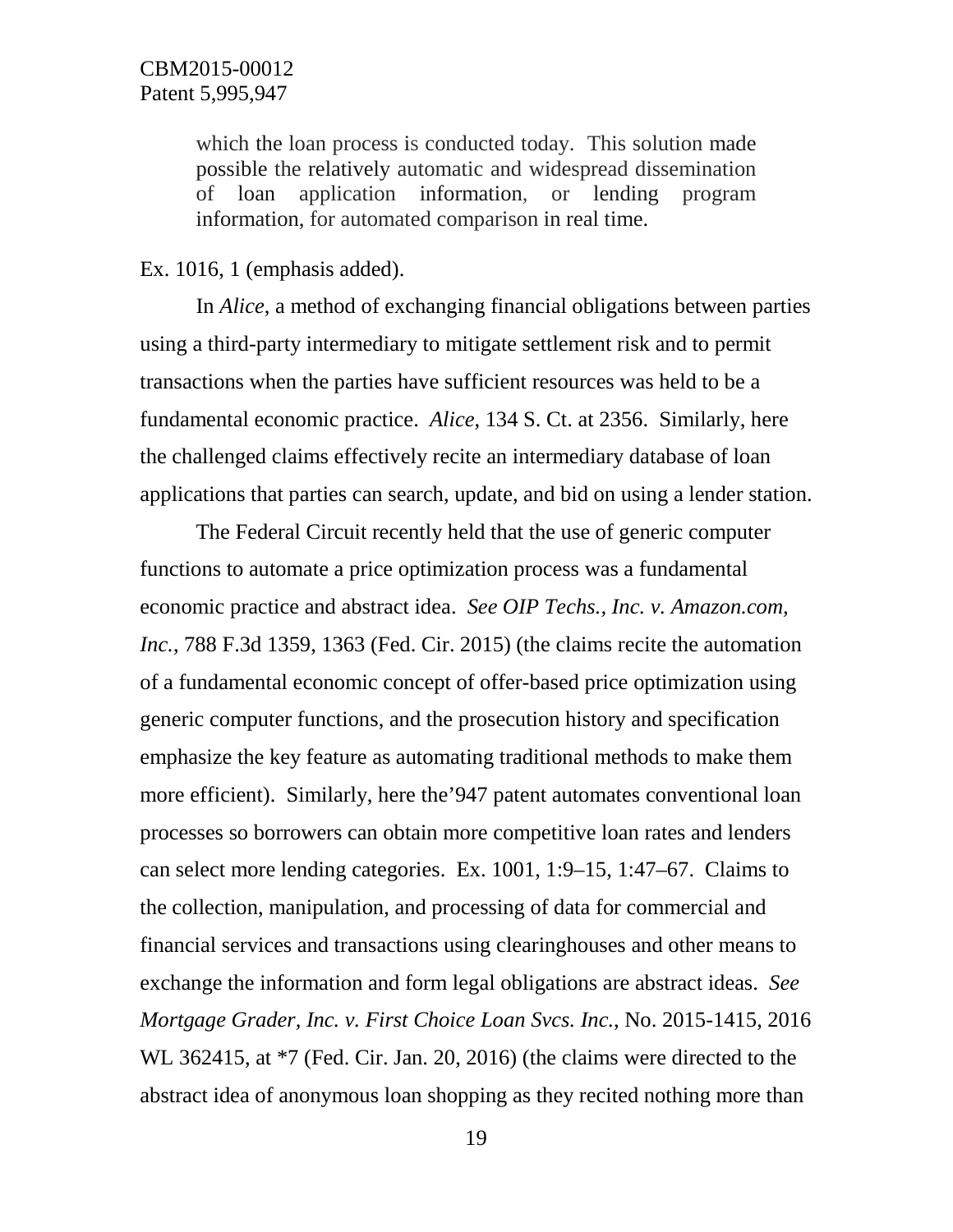collecting loan information to generate credit grading and loan pricing information); *Content Extraction and Transmission LLC v. Wells Fargo Bank, Nat'l Ass'n.*, 776 F.3d 1343, 1347 (Fed. Cir. 2014) (claims were directed to an abstract idea of collecting data, recognizing certain data within the collected data set, and storing recognized data in memory); *[Accenture](https://a.next.westlaw.com/Link/Document/FullText?findType=Y&serNum=2031482245&pubNum=0000506&originatingDoc=I5cabf7ab7cbb11e4a795ac035416da91&refType=RP&fi=co_pp_sp_506_1344&originationContext=document&transitionType=DocumentItem&contextData=(sc.DocLink)#co_pp_sp_506_1344)  [Global Servs., GmbH v. Guidewire Software, Inc.](https://a.next.westlaw.com/Link/Document/FullText?findType=Y&serNum=2031482245&pubNum=0000506&originatingDoc=I5cabf7ab7cbb11e4a795ac035416da91&refType=RP&fi=co_pp_sp_506_1344&originationContext=document&transitionType=DocumentItem&contextData=(sc.DocLink)#co_pp_sp_506_1344)*, 728 F.3d 1336, 1343–44 (Fed. Cir. [2013\)](https://a.next.westlaw.com/Link/Document/FullText?findType=Y&serNum=2031482245&pubNum=0000506&originatingDoc=I5cabf7ab7cbb11e4a795ac035416da91&refType=RP&fi=co_pp_sp_506_1344&originationContext=document&transitionType=DocumentItem&contextData=(sc.DocLink)#co_pp_sp_506_1344) (system and method claims recited minor differences in terminology and required performance of the same basic process – the abstract idea of handling insurance-related information by generating tasks based on rules to be completed on occurrence of an event); *Dealertrack, Inc. v. Huber*, 674 F.3d 1315, 1333 (Fed. Cir. 2012) (claims to processing loan information through a clearinghouse were drawn to an abstract idea); *CyberSource Corp. v. Retail Decisions, Inc.*, 654 F.3d 1366, 1371–72 (Fed. Cir. 2011) (where all method steps could be performed in the human mind or using pen and paper, the claims were directed to a mental process, which is a subcategory of abstract ideas, and a fundamental principle); *Fort Properties, Inc. v. Am. Master Lease LLC*, 671 F.3d 1317, 1323 (Fed. Cir. 2012) (claims to methods of creating a real estate investment tool for tax-free exchanges of property was an abstract concept even though the claims related to the physical world through deeds, contracts, and real property). The challenged claims of the '947 patent recite methods and systems for processing loan applications that fall squarely within the realm of an abstract idea.

#### *4. Claims 7, 8, 26, and 27 Do No Recite a Patent-Eligible Application*

Having determined that the challenged claims are directed to the abstract idea of loan processing, we next determine whether the challenged claims contain an "inventive concept" sufficient to transform the claimed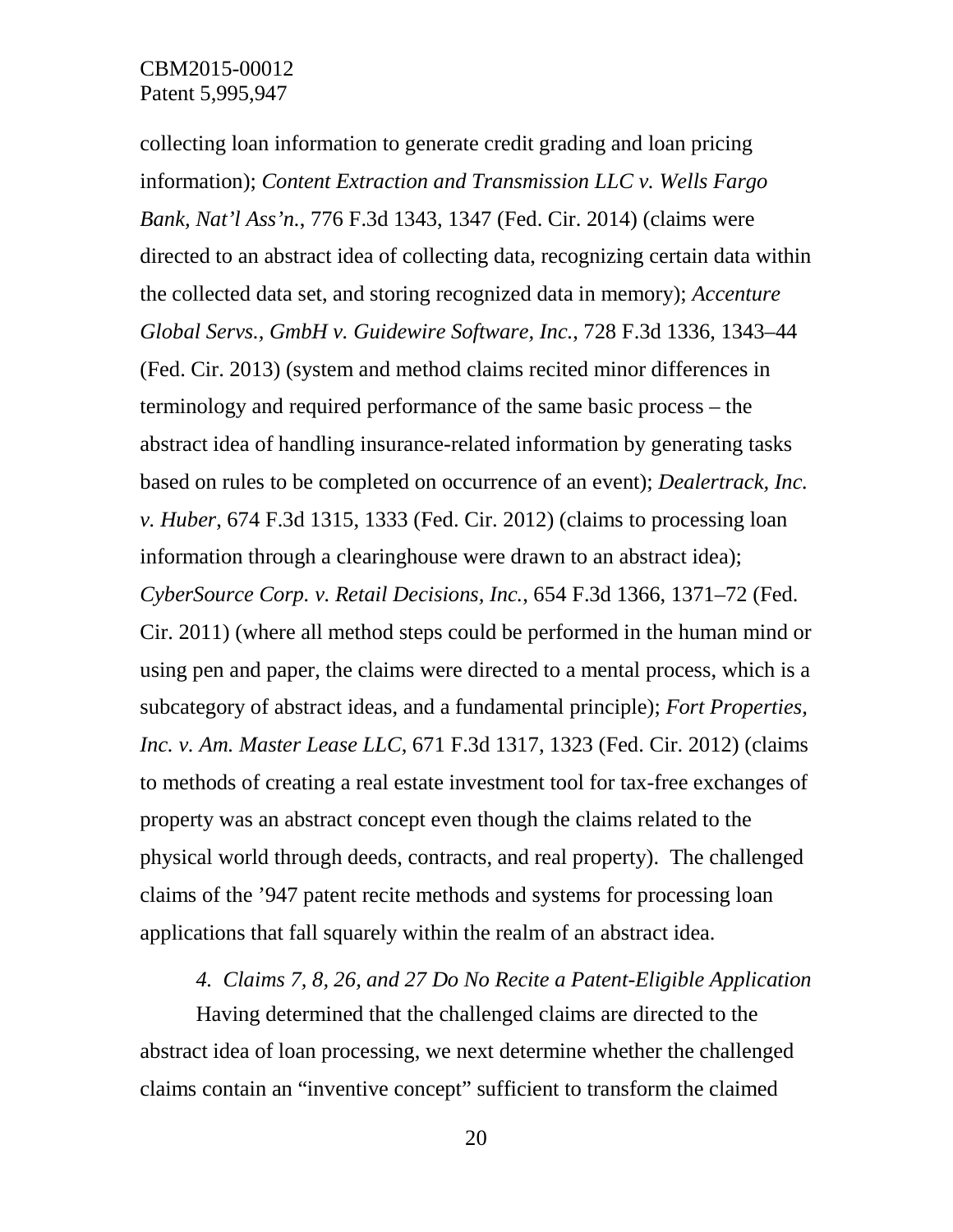abstract idea into a patent-eligible application. *Alice*, 134 S. Ct. at 2357 (citing Mayo, 132 S. Ct. at 1294, 1298). We consider the elements of each claim individually, and as an ordered combination, to determine if the additional elements transform each claim into a patent-eligible application. *Id.* at 2355 (citing *Mayo*, 132 S. Ct. at 1297, 1298).

E-Loan argues that claim 1 recites the step of maintaining a database of pending loan applications and their statuses at a database server and such maintenance of a database using a database server amounts to no more than electronic record keeping. Pet. 48–49. E-Loan argues that claim 1 recites nothing more than using a computer to search and modify a database, which are conventional functions of a computer. *Id.* at 49. E-Loan argues that the lender station of claim 7 is a generic computer that performs conventional functions of searching a database and bidding. *Id.* at 50. E-Loan argues that claim 8 recites a wholly generic computer notifying a lender when a bid is accepted and such automatic notification is purely conventional. *Id*.

E-Loan argues that claim 19 simply links the method of claim 1 to a particular technology environment of computer implementation. *Id.* at 51. E-Loan asserts that claim 19 recites a database of pending loan applications with status information of the loan applications. *Id.* E-Loan also argues that claim 1 recites that each party to the loan can search and modify a database of pending loan applications, and claim 19 recites a transaction server that does so in response to requests from parties. *Id.* at 51–52.

E-Loan argues that claim 19 recites generic computers that implement the abstract idea of claim 1. *Id.* at 52. E-Loan argues that claim 26 recites generic computer components that perform the abstract idea of claim 7, and that claim 27 fails for the same reasons as claim 8. *Id.* at 52–53.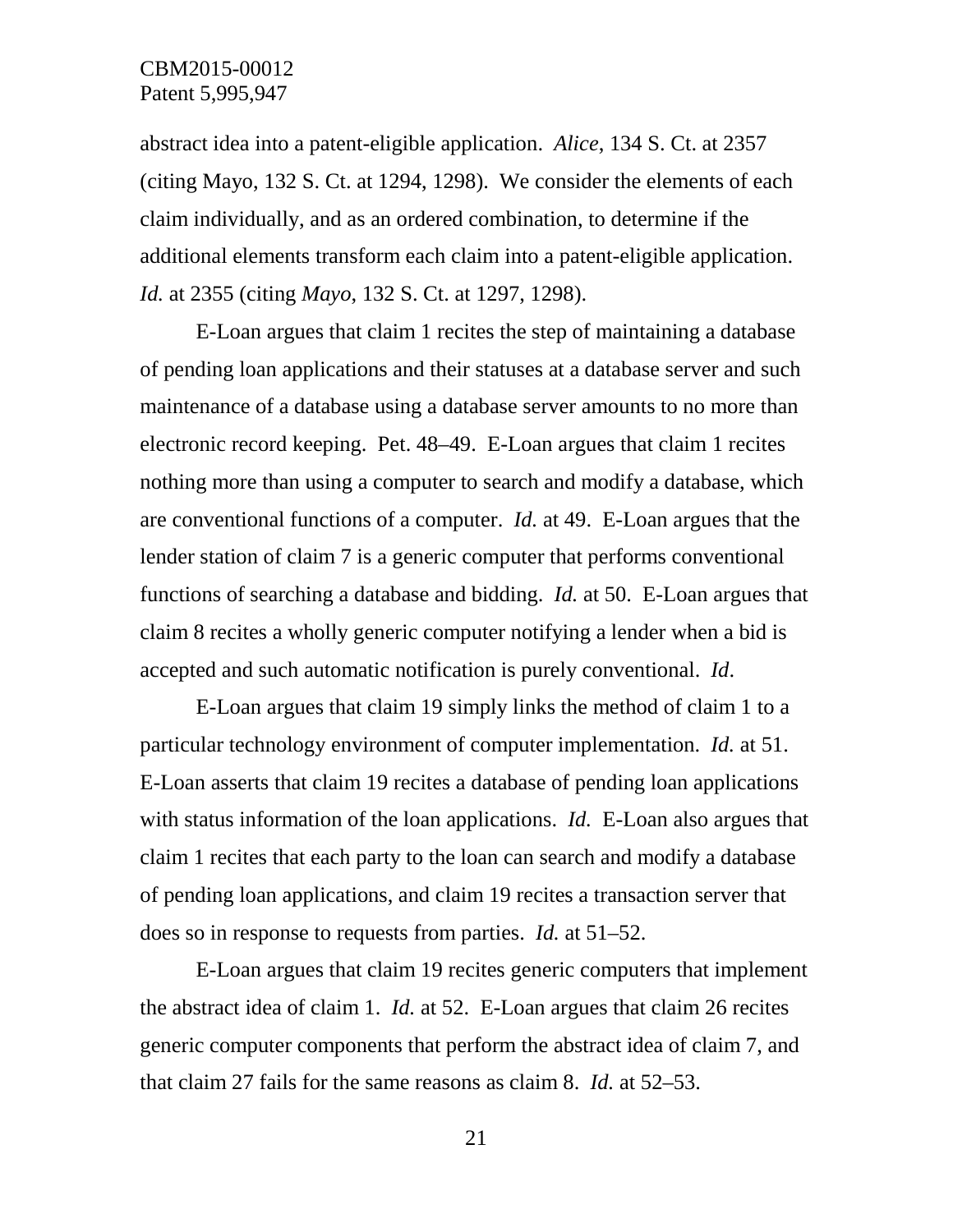IMX argues that the challenged claims do not preempt the concept of managing a loan process, and the Petition does not allege that "search[ing] the database for *particular desired types of loans*" is a purely conventional function. PO Resp. 12–13. IMX argues that claim 7 does not preempt the concept of managing a loan process because it requires lenders to search a database for desired types of loans and bid on applications. *Id.* at 13.

IMX's arguments are not persuasive. The mere existence of a nonpreempted use of an abstract idea does not prove that a claim recites patenteligible subject matter. *Vehicle Intelligence and Safety LLC v. Mercedes-Benz USA, LLC*, No. 2015-1411, 2015 WL 9461707, at \*3 (Fed. Cir. Dec. 28, 2015) (non-precedential) (otherwise a patentee could avoid a § 101 challenge simply by citing a single prior art reference in the specification and stating that its invention improves on that reference); Pet. Reply 18–19 (citing *Ariosa Diagnostics, Inc. v. Sequenom, Inc.*, 788 F.3d 1371, 1379 (Fed. Cir. 2015)).

Second, searching a database of pending loans and bidding on loan applications as recited in claim 7 is conventional. Pet. 50. In conventional loan processes, lenders sent rate sheets to brokers to solicit applications for desired loans. Ex. 1001, 1:28–46. Conventional loan processes involved collecting, comparing, evaluating, and disseminating information to include lenders evaluating creditworthiness of borrowers and property. *Id.* at 1:9– 21, 1:43–46. Thus, lenders could search for and through loan applications and bid on those applications that met their desired criteria.

Claiming a database server of pending loan applications that parties can search and modify, a transaction server, and a lender station does not transform this abstract idea into patent-eligible subject matter. The claimed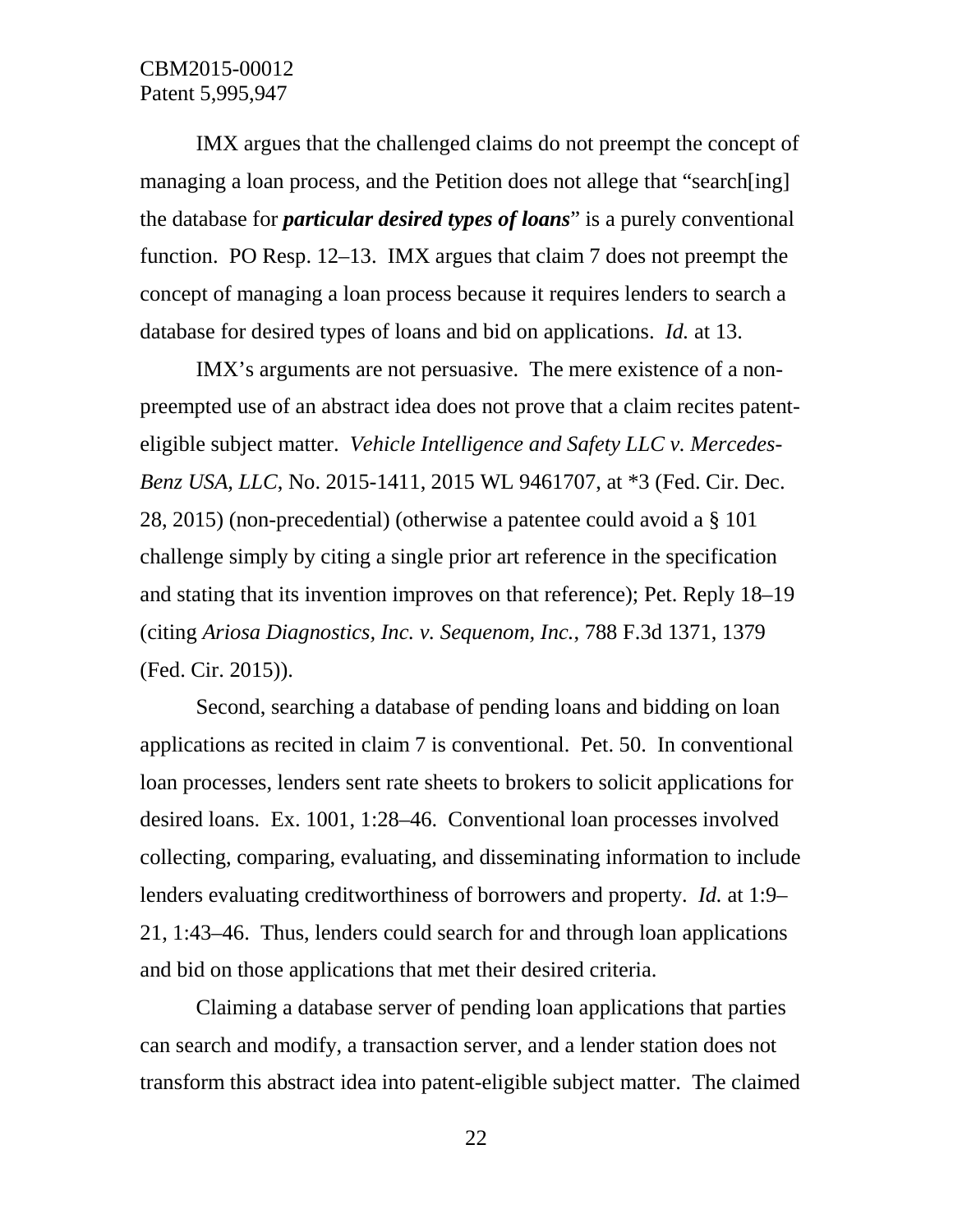computers merely automate conventional loan processes performed by hand using pen and paper forms, as discussed above. *Id.* at 1:10–65.

The '947 patent also discloses lender stations 130 and broker stations 120 as "a general purpose processor operating under control of operating system and application software." *Id.* at 6:5–8, 7:5–8. They comprise "a PC workstation such as in Intel Pentium processor operating under control of the Microsoft Windows 95 operating system" with a keyboard, mouse, monitor, printer, and lender or broker software that interacts with transaction server 110 and network 140. *Id.* at 6:9–19, 7:9–20.

Transaction server 110 also is a general purpose processor operating under control of an operating system and application software, and can comprise a Unix server, such as a Sun UltraSparc processor, operating under control of the Solaris operating system. *Id.* at 3:18–27. Trading system database 111 is a relational database such as an Oracle or a Sybase database, an object-oriented database, or other database. *Id.* at 3:28–45. The "mere recitation of a generic computer cannot transform a patent-ineligible abstract idea into a patent-eligible invention." *Alice Corp.*, 134 S. Ct. at 2358. "[I]f a patent's recitation of a computer amounts to a mere instruction to 'implemen[t]' an abstract idea 'on . . . a computer,' that addition cannot impart patent eligibility." *Id*. (quoting *Mayo*, 132 S. Ct. at 1301). "[W]holly generic computer implementation is not generally the sort of 'additional feature[e]' that provides any 'practical assurance that the process is more than a drafting effort designed to monopolize the [abstract idea]." *Id.*  (quoting *Mayo*, 132 S. Ct. at 1297). The "use of a computer to create electronic records, track multiple transactions, and issue simultaneous instructions" is not an inventive concept. *Id.* at 2359.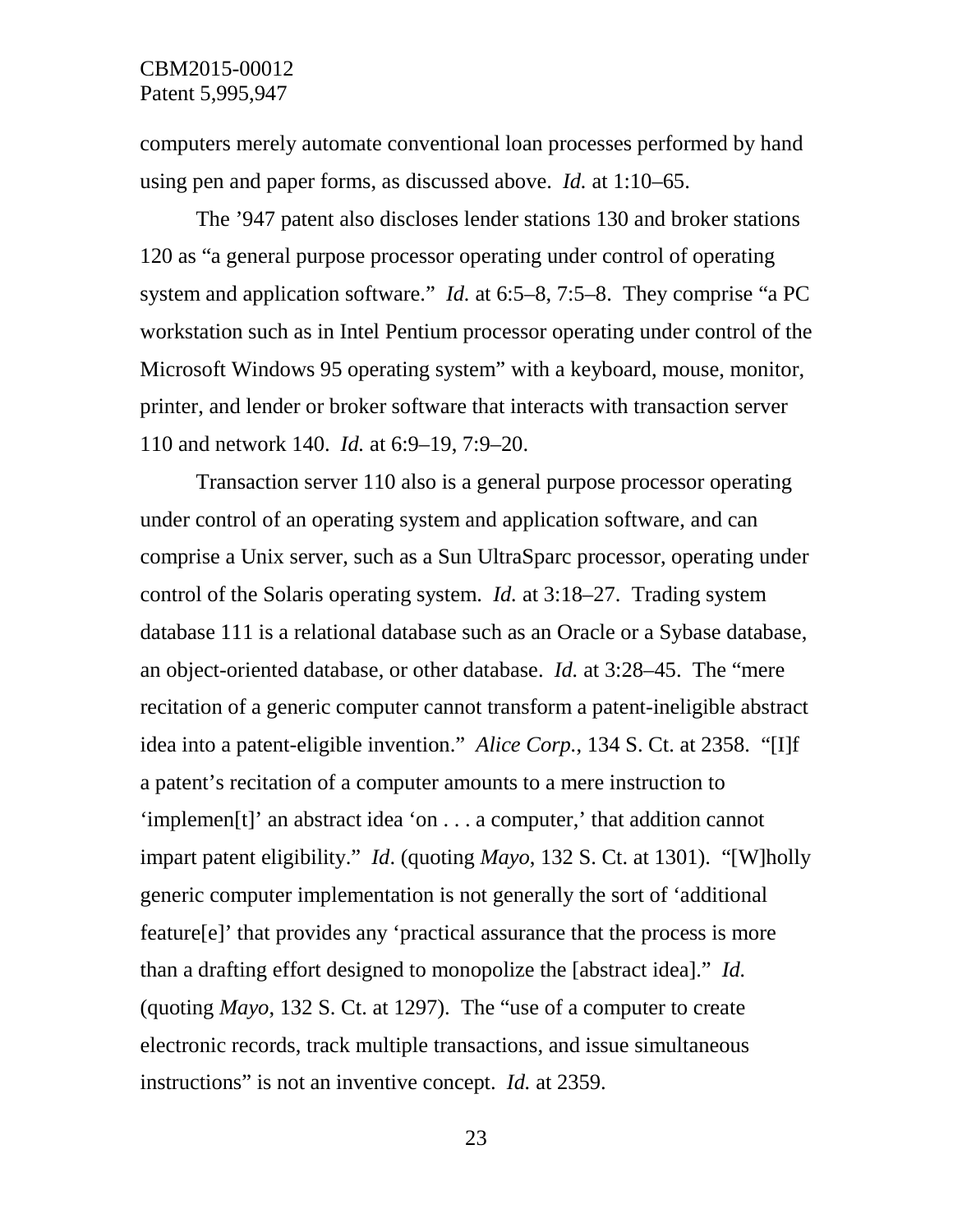The challenged claims recite the use of these computers to create electronic records (loan applications in database server), track transactions (search and modify database to include status information in database), and issue instructions (search for desired loans, bid on loan applications, notify when bid is accepted via lender station). Thus, the challenged claims use general purpose computers to perform conventional computer functions. *See Alice*, 134 S. Ct. at 2359 (the functions performed by the computer at each step of the process is purely conventional). The method claims recite the abstract idea implemented on generic computers; the system claims recite generic computer components that implement the same idea. *Id.* at 2360.

The challenged claims recite computers and databases that perform basic functions such as conveying information over a network, performing repetitive "calculations" by comparing lender search criteria to pending loan applications, and allowing lenders to submit bids. These computer functions do not transform the abstract idea into patent-eligible subject matter. *See [Bancorp Servs., L.L.C. v. Sun Life Assur. Co. of Canada \(U.S.\)](https://a.next.westlaw.com/Link/Document/FullText?findType=Y&serNum=2028287013&pubNum=0000506&originatingDoc=I5cabf7ab7cbb11e4a795ac035416da91&refType=RP&fi=co_pp_sp_506_1278&originationContext=document&transitionType=DocumentItem&contextData=(sc.DocLink)#co_pp_sp_506_1278)*, 687 F.3d [1266, 1278 \(Fed.](https://a.next.westlaw.com/Link/Document/FullText?findType=Y&serNum=2028287013&pubNum=0000506&originatingDoc=I5cabf7ab7cbb11e4a795ac035416da91&refType=RP&fi=co_pp_sp_506_1278&originationContext=document&transitionType=DocumentItem&contextData=(sc.DocLink)#co_pp_sp_506_1278) Cir. 2012); *see also [buySAFE, Inc. v. Google, Inc.](https://a.next.westlaw.com/Link/Document/FullText?findType=Y&serNum=2034265558&pubNum=0000506&originatingDoc=I5cabf7ab7cbb11e4a795ac035416da91&refType=RP&fi=co_pp_sp_506_1355&originationContext=document&transitionType=DocumentItem&contextData=(sc.DocLink)#co_pp_sp_506_1355)*, 765 [F.3d 1350, 1355 \(Fed.](https://a.next.westlaw.com/Link/Document/FullText?findType=Y&serNum=2034265558&pubNum=0000506&originatingDoc=I5cabf7ab7cbb11e4a795ac035416da91&refType=RP&fi=co_pp_sp_506_1355&originationContext=document&transitionType=DocumentItem&contextData=(sc.DocLink)#co_pp_sp_506_1355) Cir. 2014) (claims to computers add no inventive concept where computer functionality is generic and limited to transmitting an offer of guarantee in response to a request for a guarantee where the particular online transaction environment is insufficient to save a claim); *[Accenture Global Servs.](https://a.next.westlaw.com/Link/Document/FullText?findType=Y&serNum=2031482245&pubNum=0000506&originatingDoc=I5cabf7ab7cbb11e4a795ac035416da91&refType=RP&fi=co_pp_sp_506_1344&originationContext=document&transitionType=DocumentItem&contextData=(sc.DocLink)#co_pp_sp_506_1344)*, 728 F.3d at 1344–45 (implementing an abstract concept on a computer within a particular industry without meaningful limitations to that concept does not transform a patent-ineligible claim into a patent-eligible one, particularly where claims recited a database of tasks, means to allow a client to access those tasks, and asset of rules applied to a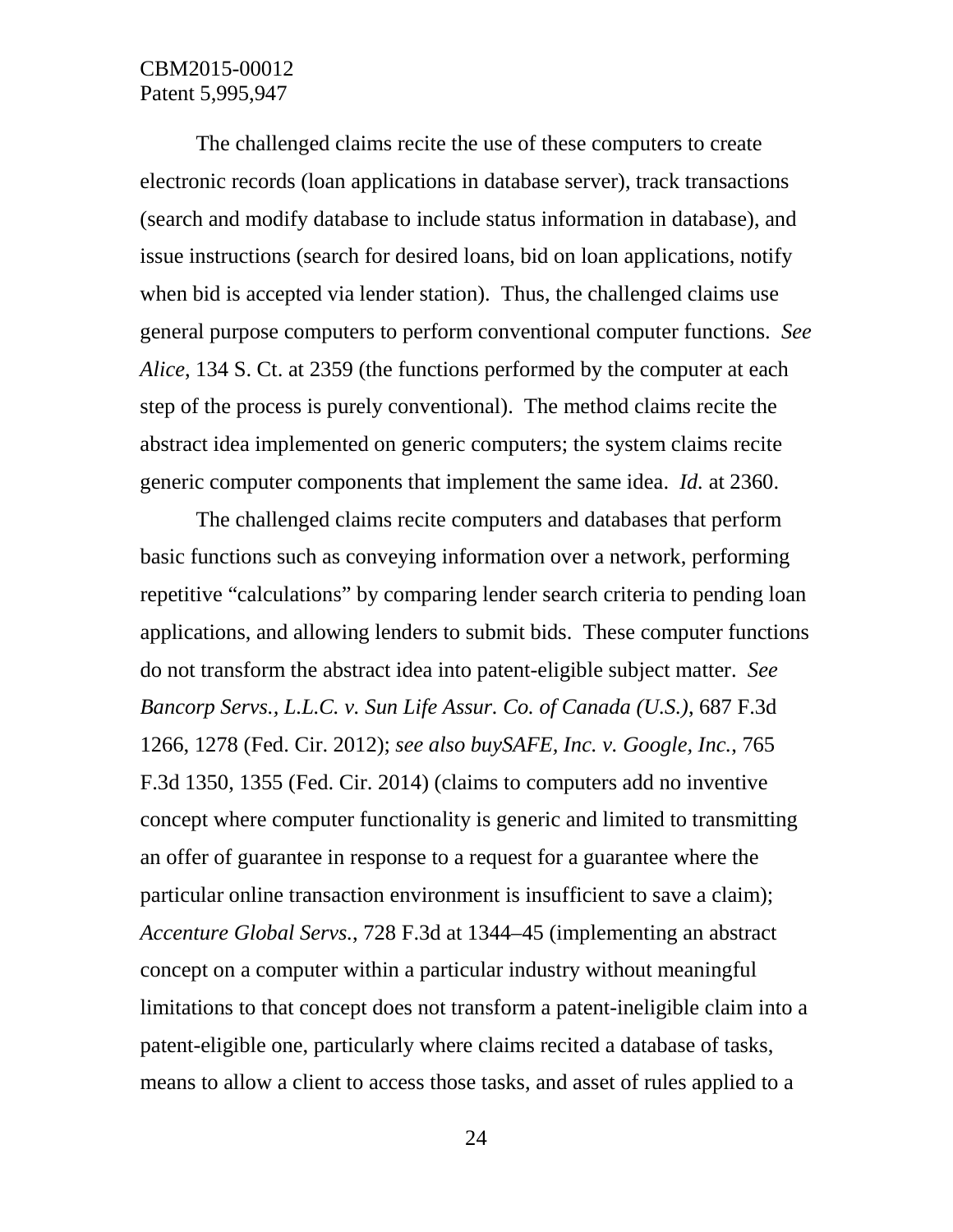task on a given event on generalized software components even when the specification contained detailed software implementation guidelines). Unlike the factual circumstances in *DDR Holdings*, the claimed system and method of the '947 patent do not overcome a problem unique in the realm of computers or networks. *DDR Holdings, LLC v. Hotels.com, L.P.*, 773 F.3d 1245, 1257 (Fed. Cir. 2014). They use conventional computers to perform conventional functions like searching a database and communicating.

Like the computer-aided method of managing a credit card application in *Dealertrack*, the challenged claims in the '947 patent recite a database that serves as an intermediary / clearinghouse that receives loan applications from remote client devices, allows parties to search and modify the loan information in the database, allows lenders to search the loan application information and submit bids on such applications, and sends notice of bid acceptance to lenders. *Dealertrack*, 674 F.3d at 1333 (the claimed process included the steps of receiving data from a source, selectively forwarding the data, and forwarding reply data to the first source; computers must play a significant part in the method, rather than functioning solely as obvious mechanisms for permitting a solution to be achieved more quickly). The claims do not recite any features of "particular desired types of loans" or a manner in which a lender "can bid on loan applications" that distinguish over known processes. The perceived benefits of the challenged claims appear to result from the automation of conventional processes on generic computers. *See* Ex. 1001, 1:10–65; Ex. 1016, 1.

Third, IMX's arguments that the challenged claims reverse the rate sheet technique of conventional loans by allowing brokers to solicit lenders to bid for borrowers' mortgages (PO Resp. 9–11, 13) is not persuasive. In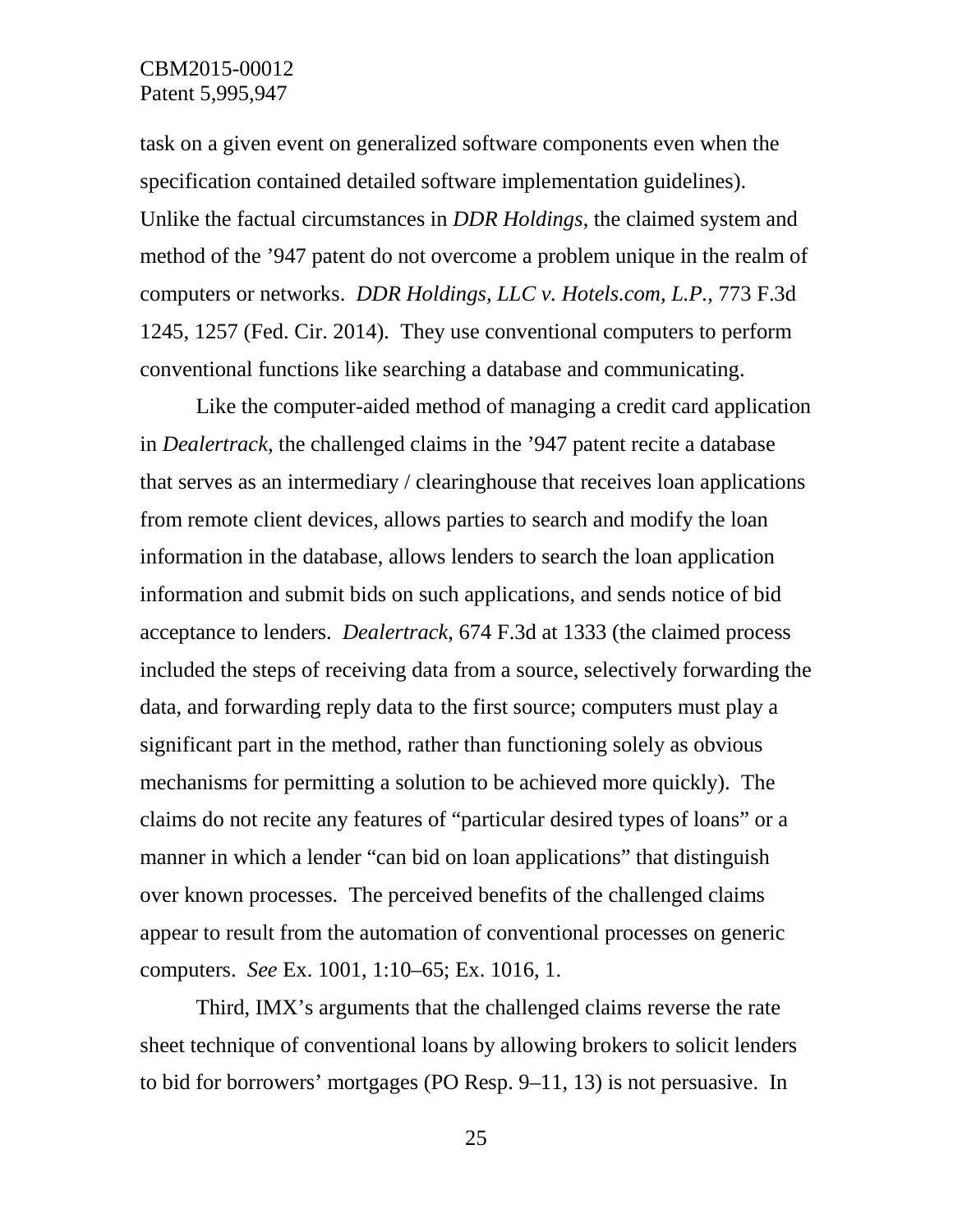conventional processes, lenders bid on loan applications they received from brokers. The challenged claims recite lenders bidding on loan applications.<sup>[2](#page-25-0)</sup> Even so, merely combining an abstract idea like a reverse auction with conventional loan processing does not create an inventive step by itself. *See Bilski v. Kappos*, 130 S. Ct. 3218, 3231 (2010) (limiting the fundamental economic practice of hedging to the energy and commodities market did not make that concept patentable).

Taking the features of each of the challenged claims individually, we determine that these features recite conventional loan application processes, implemented on general purposes computers, as discussed above. Taking these features as an ordered combination, we determine that they recite conventional loan application processes that were previously performed by hand, and automate those processes on general purpose computers. Claims 1 and 19 involve data gathering and processing, conventional processes that were done by hand. A database server adds little of practical significance to the abstract idea. *CyberSource*, 654 F.3d at 1370 (mere data-gathering steps cannot make an otherwise non-statutory claim statutory). Updating status information and searching a transaction server are basic computer functions.

Claim 19's responsiveness in "real time" adds nothing significant. It is an attempt to capture the general nature of computer processing. The '947 patent discloses "real-time" processing involving receipt of "real time quotes

<span id="page-25-0"></span> $2$  Dependent claim 3 recites "said database can be modified by entering bids on a loan application from *one* of a plurality of potential lenders." Claim 22 depends from claim 19 and recites "said transaction server responds to a new bid from *one* of a plurality of potential lenders." The challenged claims do not require multiple lenders to bid on a pending loan application.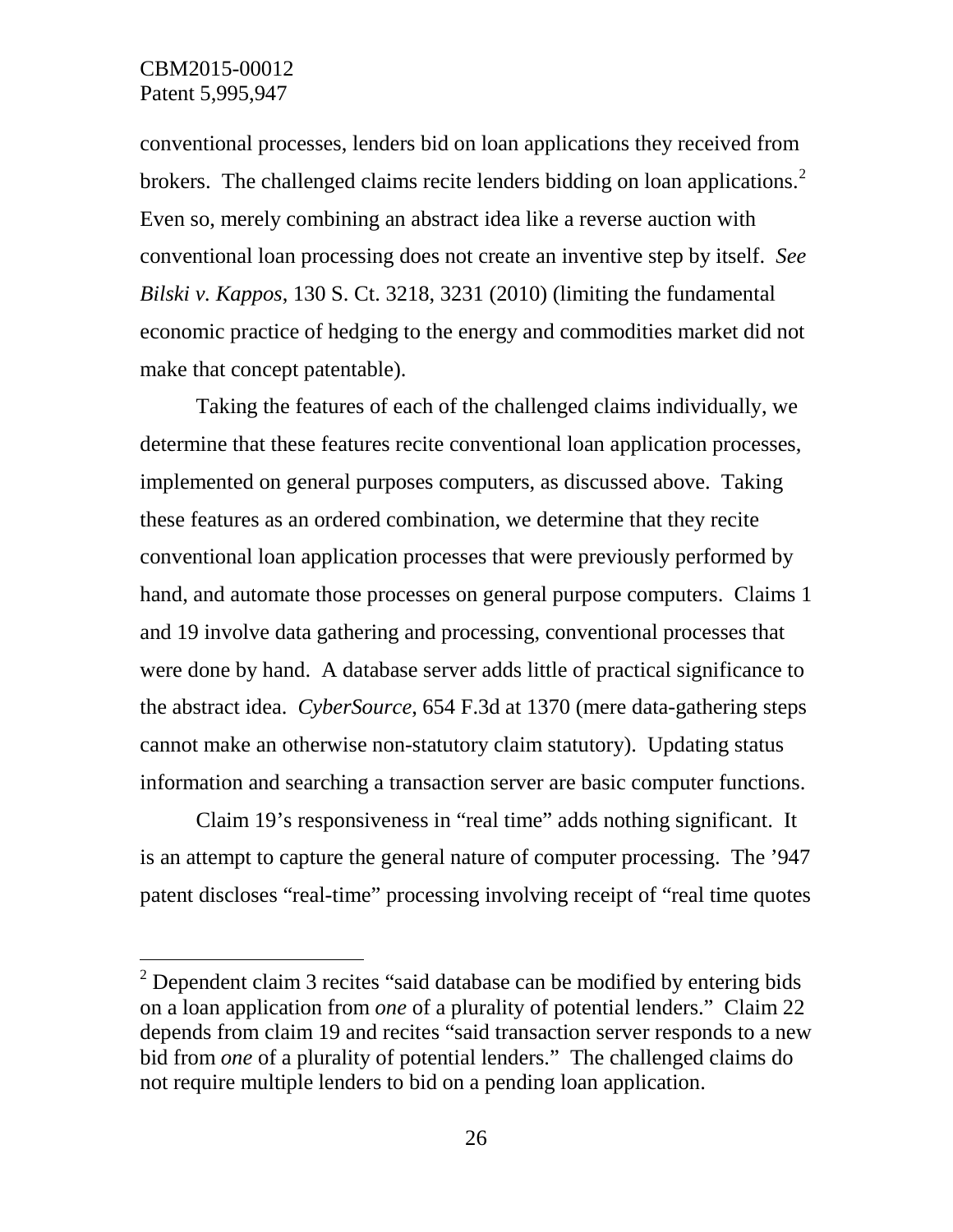for 10 year Treasury notes, 30 year Treasury bonds, DJIA (Dow Jones Industrial Average), and NSDQ (National Securities Dealers Quotes)." *Id.*  at 4:46–50. Other market information can be viewed as real time market data. *Id.* at 9:67–67, 11:56–58. Trading system database 111 includes loan profile data, computed data from loan profiles, and data needed to support "real-time trading" (*id.* at 5:56–60), but claim 19 recites only that transaction server responds in real time to requests to search and modify the database. The challenged claims do not recite any "real-time trading" at the database.

The challenged claims implement the abstract idea of loan processing with routine, conventional activities and general purpose computers, which does not transform the abstract idea into a patent-eligible subject matter. *Alice*, 132 S. Ct. at 1298. Even if some steps or features were not employed in the art, which we do not believe to be the case, those few steps or features, by themselves, would not confer patent eligibility on the challenged claims. *Ultramercial, Inc. v. Hulu, LLC*, 772 F.3d 709, 716 (Fed. Cir. 2014); *Ass'n for Molecular Pathology v. Myriad Genetics, Inc.*, 133 S. Ct. 2107, 2117 (2013) ("[g]roundbreaking, innovative, or even brilliant discovery does not by itself satisfy the § 101 inquiry"); *Ariosa*, 788 F.3d at 1379–80.

IMX's evidence that its commercial auction platform was viewed as revolutionary (PO Resp. 10–12 (discussing Exhibits 2004–2006 and 2008– 2010)) does not persuade us that the challenged claims recite an inventive concept sufficient to transform the abstract idea into a patent-eligible application. As discussed above, conventional processes allowed brokers to solicit bids from multiple lenders. *See* Ex. 1001, 1:22–45. The challenged claims do not recite a method or system where brokers solicit bids from multiple lenders. Rather, "said lender" at a lender station "can search" a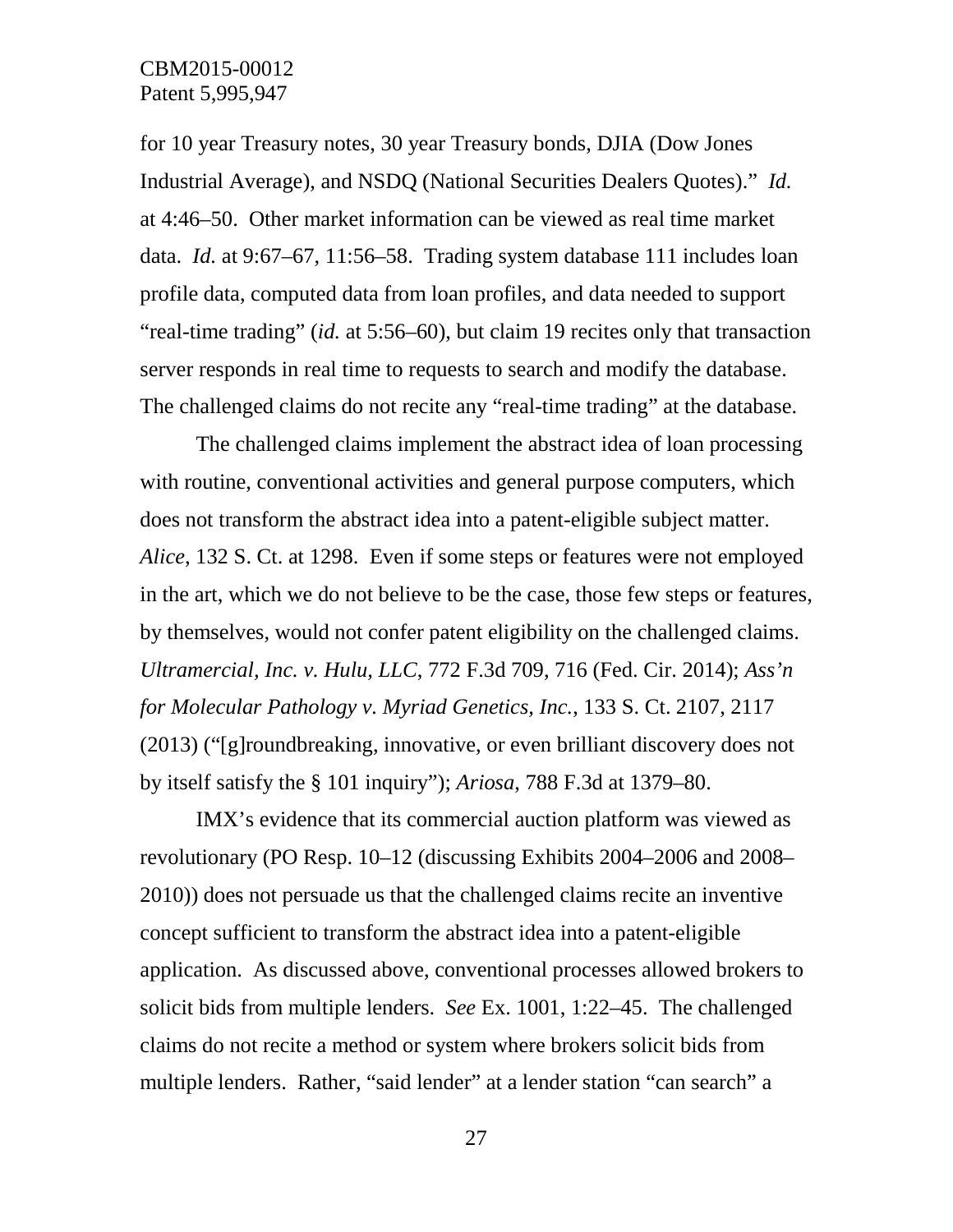database of loan applications and bids on loan applications in claim 7. "Said lender station" 'is capable of submitting bids on loan applications" in claim 26. This practice is indistinguishable from conventional practices of lenders receiving loan applications from a broker, evaluating the applications, and responding to brokers with an offer of a loan or not so brokers can solicit multiple offers of a loan from more than one lender. *See id.* at 1:10–46.

IMX's argument that the IMX exchange was a revolutionary, Internetbased business-to-business network for mortgage brokers and lenders (PO Resp. 10–11) does not establish an inventive concept, because the claims do not recite such an Internet-based method or system. Moreover, claiming the use of the Internet to implement a fundamental economic or longstanding commercial practice does not add an inventive concept. *Mayo*, 132 S. Ct. at 1297 (implementing an abstract idea on the Internet is not sufficient to provide any "practical assurance that the process is more than a drafting effort designed to monopolize the [abstract idea] itself."); *Ultramercial*, 772 F.3d at 716 ("The claims' invocation of the Internet also adds no inventive concept. As we have held, the use of the Internet is not sufficient to save otherwise abstract claims from ineligibility under § 101."); *CyberSource*, 654 F.3d at 1370 (verifying credit card transaction on the Internet does not meaningfully add to the abstract idea of verifying a transaction).

The articles describe IMX as automating loan processing on the Internet to make the process more efficient. Ex. 2004, 7 (the Steve Fraser Visionary Award, named for an inventor of the '947 patent, is a "tribute to a man who enthusiastically embraced the Internet and championed the potential to infuse e-commerce in mortgage lending at a time when the industry largely eschewed such exotic concepts."); Ex. 2008, 1 (describing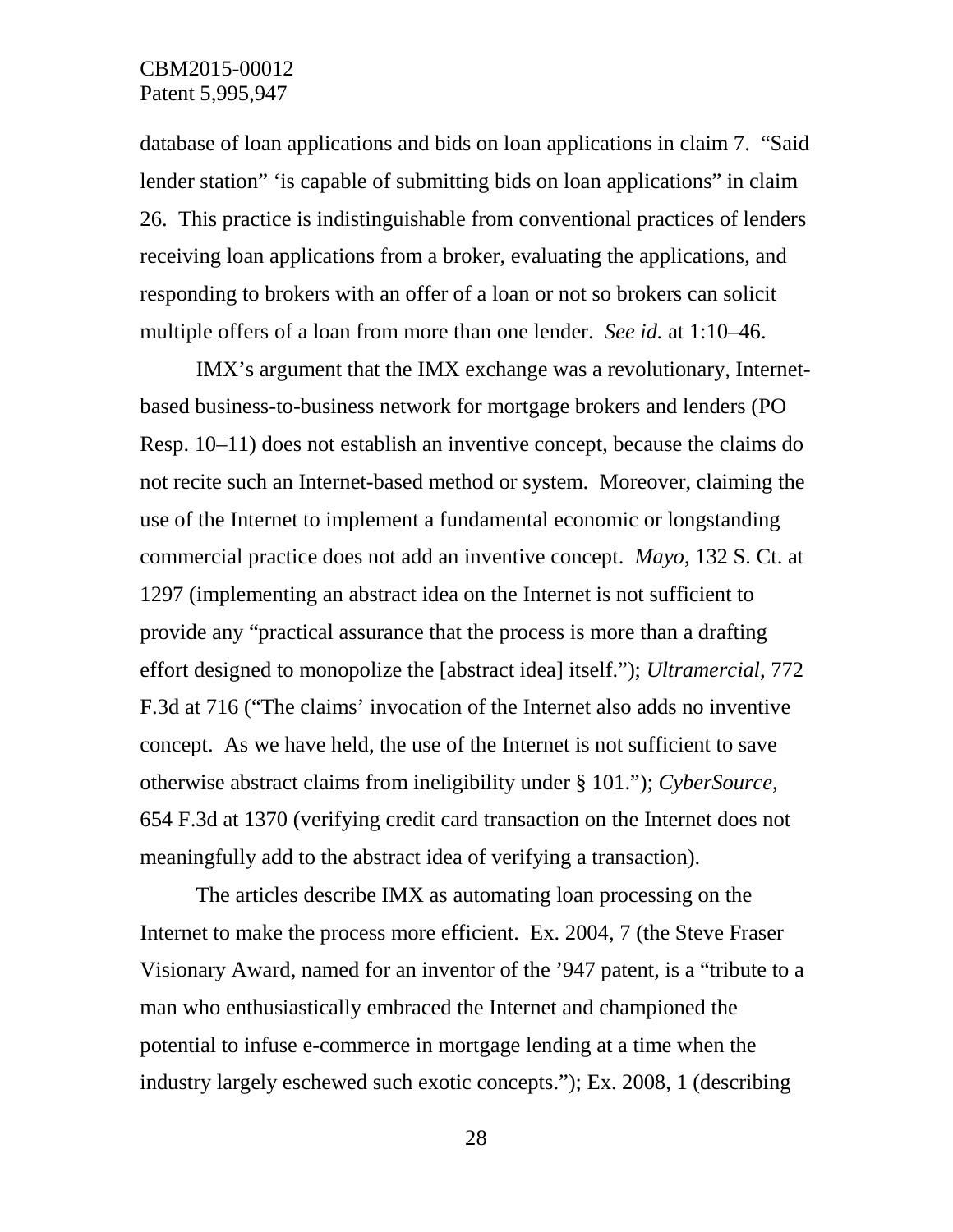IMX as "taking the Internet and using it to create a more efficient market for mortgages" and "It's just changing the process a little bit."); Ex. 2009, 2 (mortgage brokers save paper with IMX by keying information once and not accepting faxed rate sheets); Ex. 2006, 1 (mortgage brokers wait for lender rate sheets each day and "IMX eliminates this paper chase by moving the entire process into an anonymous electronic trading environment").

Initially, IMX implemented its automated loan process on the IBM Global Network, which is a private network. Ex. 2006, 2. Thus, the loan information was not publicly accessible via the Internet. Ex. 1001, 9:12–21 (the network 140 can be an IBM Advantis network, the internet, intranet, dial-up telephone lines, or lease communication lines). The '947 patent also discloses that "selected lenders are allowed to access selected categories of loan profiles depending on the nature of their membership or privileges granted to them when signing up for using the system **100**." *Id.* at 11:16–19. Loan information was accessible only to lenders with access to the network.

Thus, we are persuaded, by a preponderance of the evidence, that the challenged claims do not recite an inventive concept and therefore the claims are drawn to a patent ineligible abstract idea.

# *C. 35 U.S.C. § 101 as a Ground of Unpatentability For Covered Business Method Patent Reviews*

IMX argues that §101 is not a ground of unpatentability that can be asserted in a covered business method patent review. PO Resp. 17. This argument is not persuasive in view of *Versata Development Group, Inc. v. SAP America, Inc.*, 793 F.3d 1306, 1330 (Fed. Cir. 2015), which held that covered business method patent reviews may consider challenges under § 101, as IMX acknowledges (*id.* n.1). The Federal Circuit held that § 101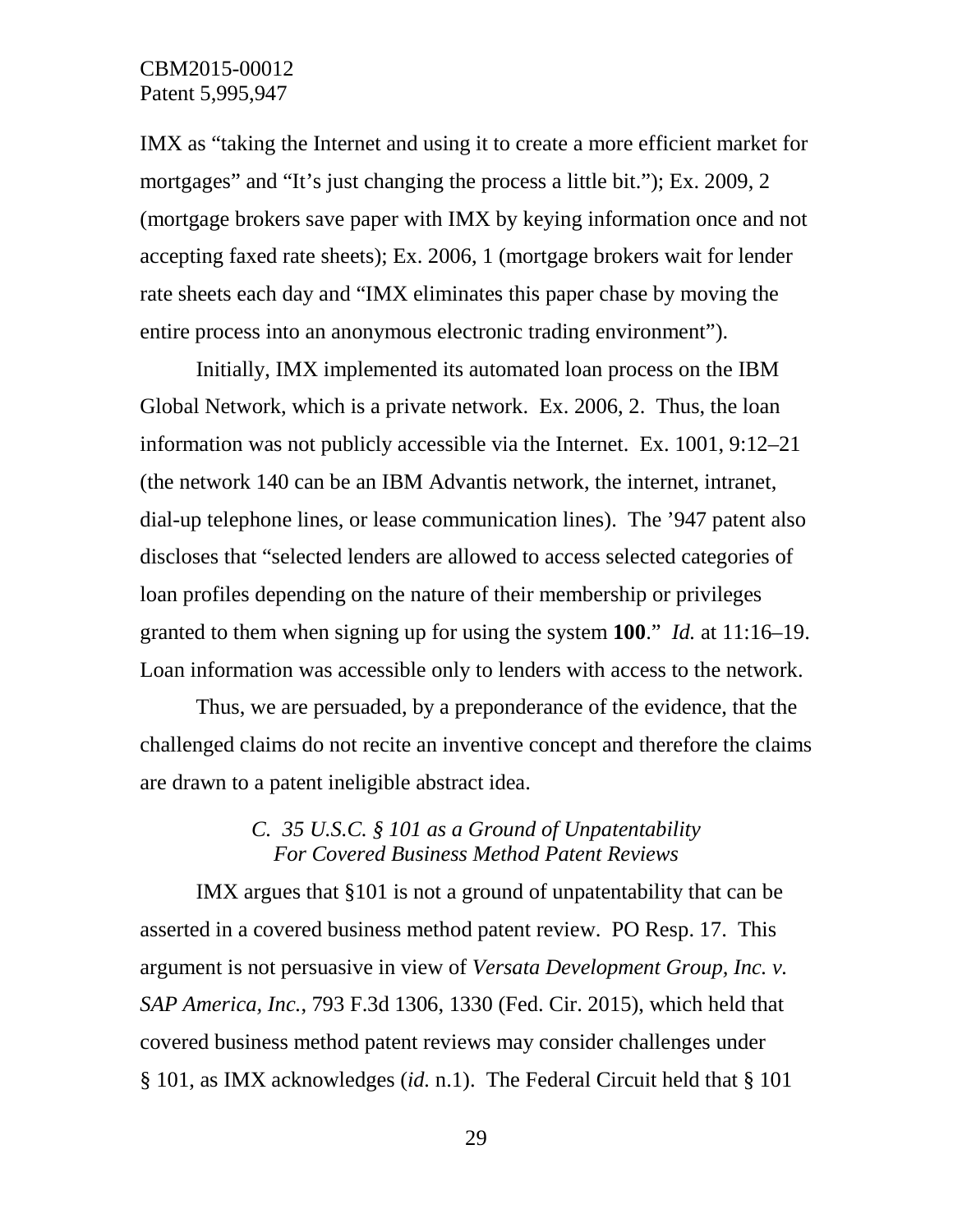has long been recognized as a basis for patentability and validity challenges to United States patents. *Versata*, 793 F.3d at 1330. Thus, the PTAB may consider § 101 challenges among the grounds of patentability raised in postgrant reviews under AIA § 18. *Id.* at 1329–30.

#### IV. ORDER

Accordingly, it is hereby:

ORDERED that Petitioner has demonstrated, by a preponderance of evidence, that claims 7, 8, 26, and 27 of U.S. Patent No. 5,995,947 are unpatentable; and

FURTHER ORDERED that because this is a final written decision, parties to the proceeding seeking judicial review of the decision must comply with the notice and service requirements of 37 C.F.R. § 90.2.